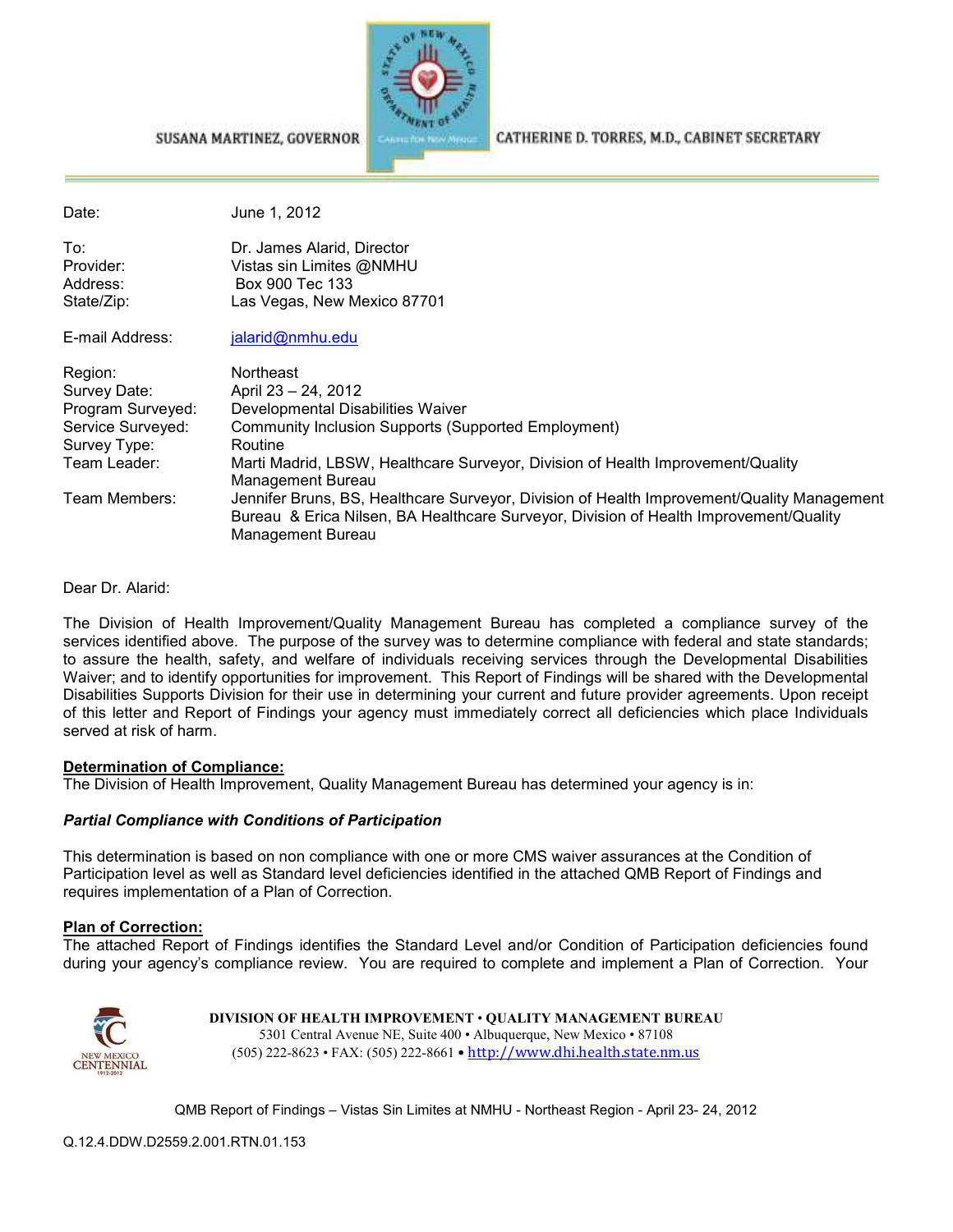agency has a total of 45 business days (10 business days to submit your POC for approval and 35 days to implement your *approved* Plan of Correction) from the receipt of this letter.

#### **Submission of your Plan of Correction:**

Please submit your agency's Plan of Correction in the space on the two right columns of the Report of Findings. *(See attachment "A" for additional guidance in completing the Plan of Correction)*.

Within 10 business days of receipt of this letter your agency Plan of Correction must be submitted to the parties below:

#### **1. Quality Management Bureau, Attention: Plan of Correction Coordinator 5301 Central Ave. NE Suite 400 Albuquerque, NM 87108**

#### **2. Developmental Disabilities Supports Division Regional Office for region of service surveyed**

Upon notification from QMB that your *Plan of Correction has been approved*, you must implement all remedies and corrective actions to come into compliance. If your Plan of Correction is denied, you must resubmit a revised plan as soon as possible for approval, as your POC approval and all remedies must be completed within 45 business days of the receipt of this letter.

Failure to submit your POC within the allotted 10 business days or complete and implement your Plan of Correction within the total 45 business days allowed may result in the imposition of a \$200 per day Civil Monetary Penalty until it is received, completed and/or implemented.

#### **Request for Informal Reconsideration of Findings (IRF):**

If you disagree with a finding of deficient practice, you have 10 business days upon receipt of this notice to request an IRF. Submit your request for an IRF in writing to:

> QMB Deputy Bureau Chief 5301 Central Ave NE Suite #400 Albuquerque, NM 87108 Attention: IRF request

See Attachment "C" for additional guidance in completing the request for Informal Reconsideration of Findings. The request for an IRF will not delay the implementation of your Plan of Correction which must be completed within 45 total business days (10 business days to submit your POC for approval and 35 days to implement your *approved* Plan of Correction). Providers may not appeal the nature or interpretation of the standard or regulation, the team composition or sampling methodology. If the IRF approves the modification or removal of a finding, you will be advised of any changes.

Please call the Plan of Correction Coordinator at 505-699-0714 if you have questions about the Report of Findings or Plan of Correction. Thank you for your cooperation and for the work you perform.

**Sincerely** 

Marti Madrid

Marti Madrid, LBSW Team Lead/Healthcare Surveyor Division of Health Improvement Quality Management Bureau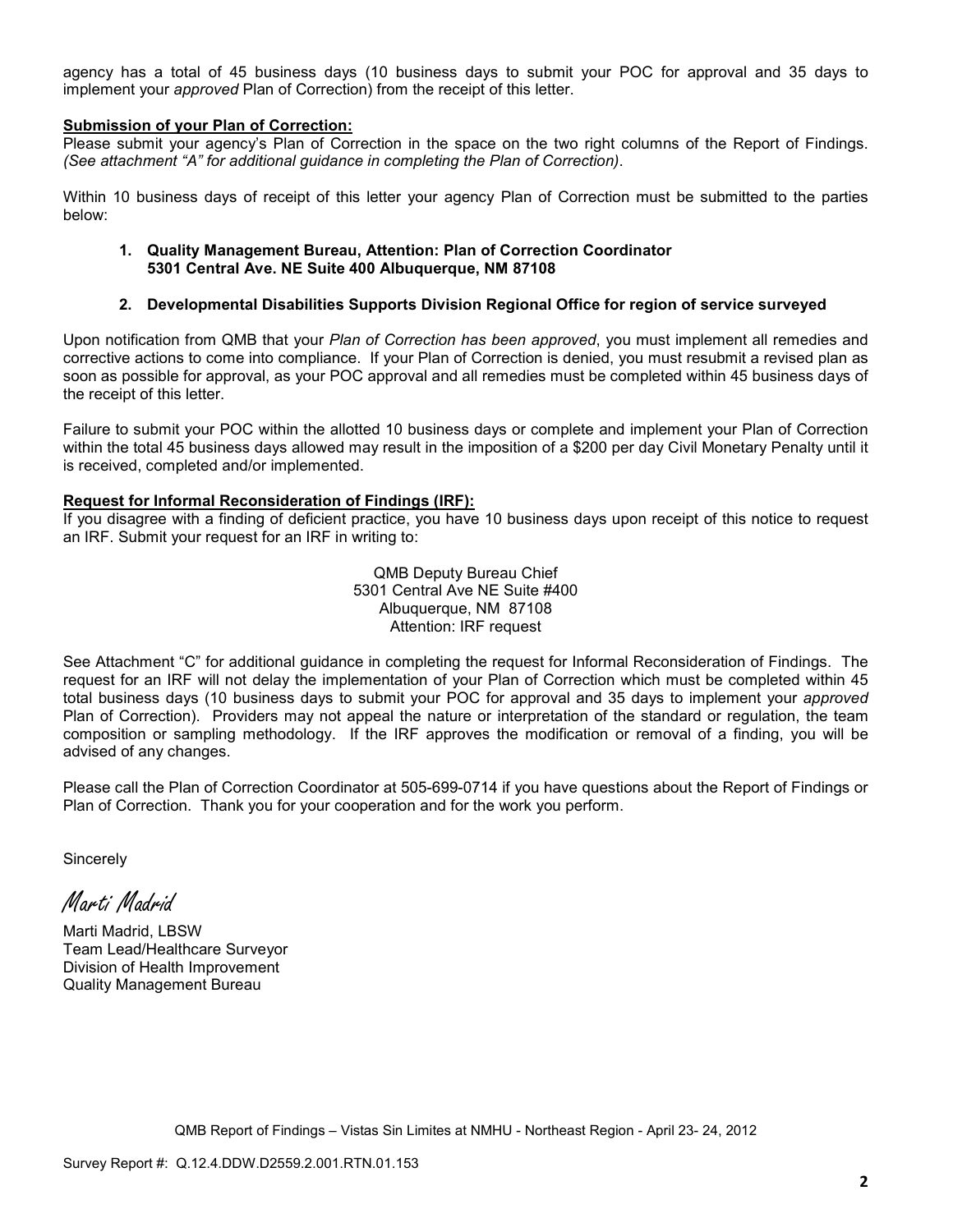| <b>Survey Process Employed:</b>                                                                                                                                                             |                                                                                                                                                                                        |                                                                                                                                                                                             |
|---------------------------------------------------------------------------------------------------------------------------------------------------------------------------------------------|----------------------------------------------------------------------------------------------------------------------------------------------------------------------------------------|---------------------------------------------------------------------------------------------------------------------------------------------------------------------------------------------|
| <b>Entrance Conference Date:</b>                                                                                                                                                            | April 23, 2012                                                                                                                                                                         |                                                                                                                                                                                             |
| Present:                                                                                                                                                                                    | Dr. James Alarid, Director                                                                                                                                                             | <b>Vistas Sin Limites @NMHU</b><br>Bonnet Gurule, Service Coordinator                                                                                                                       |
|                                                                                                                                                                                             | <b>DOH/DHI/QMB</b>                                                                                                                                                                     | Marti Madrid, LBSW Team Lead/Healthcare Surveyor<br>Jennifer Bruns, BS, Healthcare Surveyor                                                                                                 |
| <b>Exit Conference Date:</b>                                                                                                                                                                | April 24, 2012                                                                                                                                                                         |                                                                                                                                                                                             |
| Present:                                                                                                                                                                                    |                                                                                                                                                                                        | Vistas Sin Limites @NMHU<br>Bonnet Gurule, Service Coordinator                                                                                                                              |
|                                                                                                                                                                                             | DOH/DHI/QMB                                                                                                                                                                            | Marti Madrid, LBSW Team Lead/Healthcare Surveyor<br>Erica Nilsen, BA, Healthcare Surveyor                                                                                                   |
| <b>Administrative Locations Visited</b>                                                                                                                                                     | Number:                                                                                                                                                                                | 1                                                                                                                                                                                           |
| <b>Total Sample Size</b>                                                                                                                                                                    | Number:                                                                                                                                                                                | 3<br>0 - Jackson Class Members<br>3 - Non- <i>Jackson</i> Class Members<br>3 - Supported Employment                                                                                         |
| Persons Served Records Reviewed                                                                                                                                                             | Number:                                                                                                                                                                                | $\mathbf{3}$                                                                                                                                                                                |
| <b>Persons Served Observed</b>                                                                                                                                                              | Number:                                                                                                                                                                                | 3 (3 Individuals were not available during the on-site<br>survey)                                                                                                                           |
| Direct Support Personnel Interviewed                                                                                                                                                        | Number:                                                                                                                                                                                | $\overline{2}$                                                                                                                                                                              |
| Direct Support Personnel Records Reviewed                                                                                                                                                   | Number:                                                                                                                                                                                | 6                                                                                                                                                                                           |
| Service Coordinator Records Reviewed                                                                                                                                                        | Number:                                                                                                                                                                                | 1                                                                                                                                                                                           |
| <b>Administrative Files Reviewed</b>                                                                                                                                                        | <b>Billing Records</b><br><b>Medical Records</b><br>$\bullet$<br><b>Personnel Files</b><br>$\bullet$<br><b>Training Records</b><br>$\bullet$<br>$\bullet$<br><b>CARF</b> certification | Incident Management Records<br>Agency Policy and Procedure<br><b>Caregiver Criminal History Screening Records</b><br><b>Employee Abuse Registry</b><br>Quality Assurance / Improvement Plan |
| CC: Distribution List:<br>DOH - Division of Health Improvement<br>DOH - Developmental Disabilities Supports Division<br>DOH - Office of Internal Audit<br>HSD - Medical Assistance Division |                                                                                                                                                                                        |                                                                                                                                                                                             |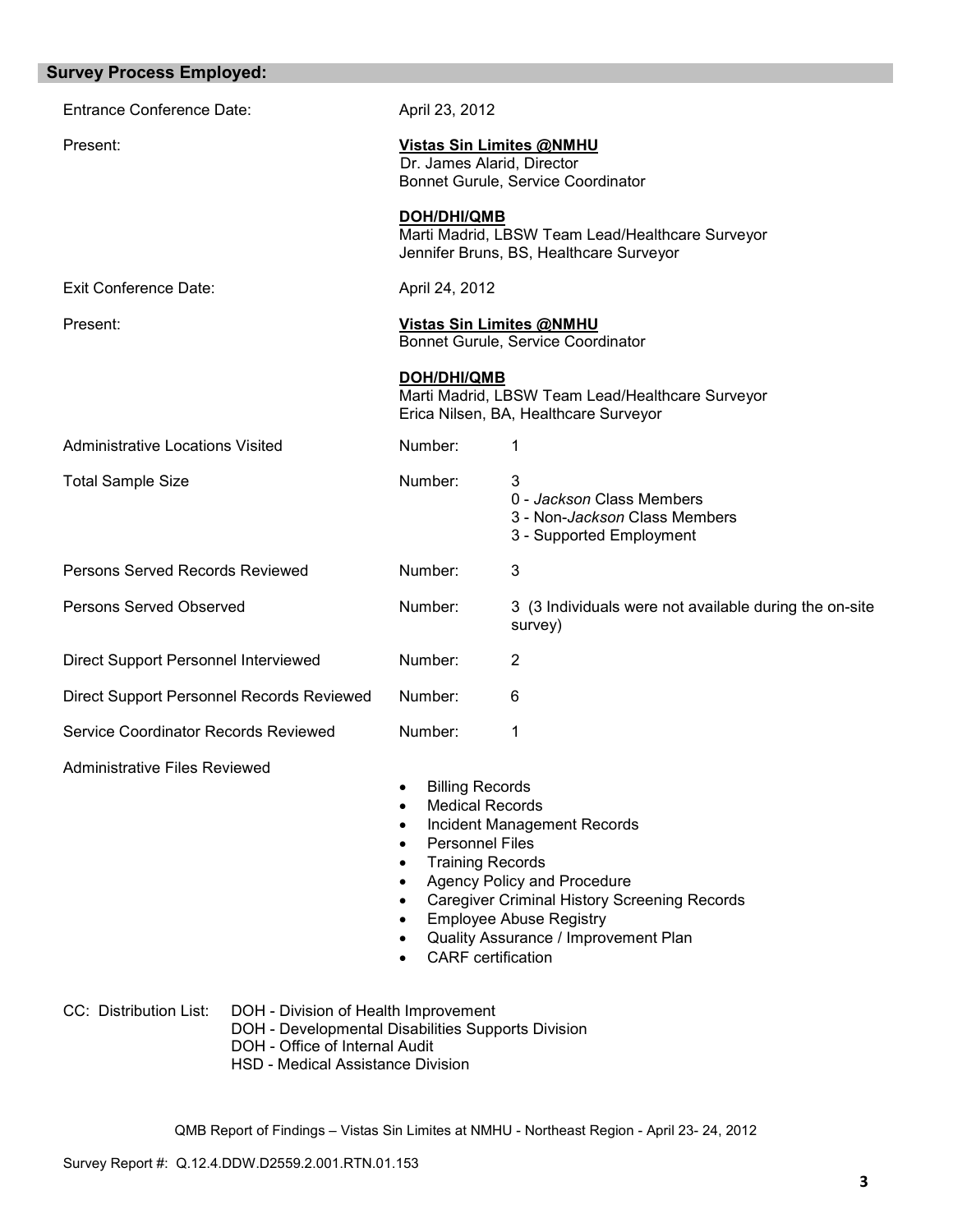## **Attachment A**

## **Provider Instructions for Completing the QMB Plan of Correction (POC) Process**

### *Introduction:*

After a QMB Compliance Survey, your QMB Report of Findings will be sent to you via e-mail.

Each provider must develop and implement a Plan of Correction (POC) that identifies specific quality assurance and quality improvement activities the agency will implement to correct deficiencies and prevent continued non compliance.

Agencies must submit their Plan of Correction within 10 business days from the date you receive the QMB Report of Findings. (Providers who do not submit a POC within 10 business days will be referred to the Internal Review Committee [IRC] for possible actions or sanctions).

Agencies must fully implement their approved Plan of Correction within 45 business days (10 business days to submit your POC for approval and 35 days to implement your approved Plan of Correction) from the date they receive the QMB Report of Findings. (Providers who fail to complete a POC within the 45 business days allowed shall be referred to the IRC for possible actions or sanctions.)

If you have questions about the Plan of Correction process, call the QMB Plan of Correction Coordinator at 505-699-0714 or email at scott.good@state.nm.us. Requests for technical assistance must be requested through your DDSD Regional Office.

The POC process cannot resolve disputes regarding findings. If you wish to dispute a finding on the official Report of Findings, you must file an Informal Reconsideration of Findings (IRF) request within ten (10) business days of receiving your report. Please note that you must still submit a POC for findings that are in question (see Attachment "C").

## *Instructions for Completing Agency POC:*

## *Required Content*

Your Plan of Correction should provide a step-by-step description of the methods to correct each deficient practice to prevent recurrence and information that ensures the regulation cited is in compliance. The remedies noted in your POC are expected to be added to your Agency's required, annual Quality Assurance Plan.

If a deficiency has already been corrected, the plan should state how it was corrected, the completion date (date the correction was accomplished), and how possible recurrence of the deficiency will be prevented.

#### *The Plan of Correction must address the required six CMS core elements to address each deficiency of the POC:*

- 1. How the specific and realistic corrective action will be accomplished for individuals found to have been affected by the deficient practice.
- 2. How the agency will identify other individuals who have the potential to be affected by the same deficient practice, and how the agency will act to protect individuals in similar situations.
- 3. What QA measures will be put into place or systemic changes made to ensure that the deficient practice will not recur
- 4. Indicate how the agency plans to monitor its performance to make sure that solutions are sustained. The agency must develop a QA plan for ensuring that correction is achieved and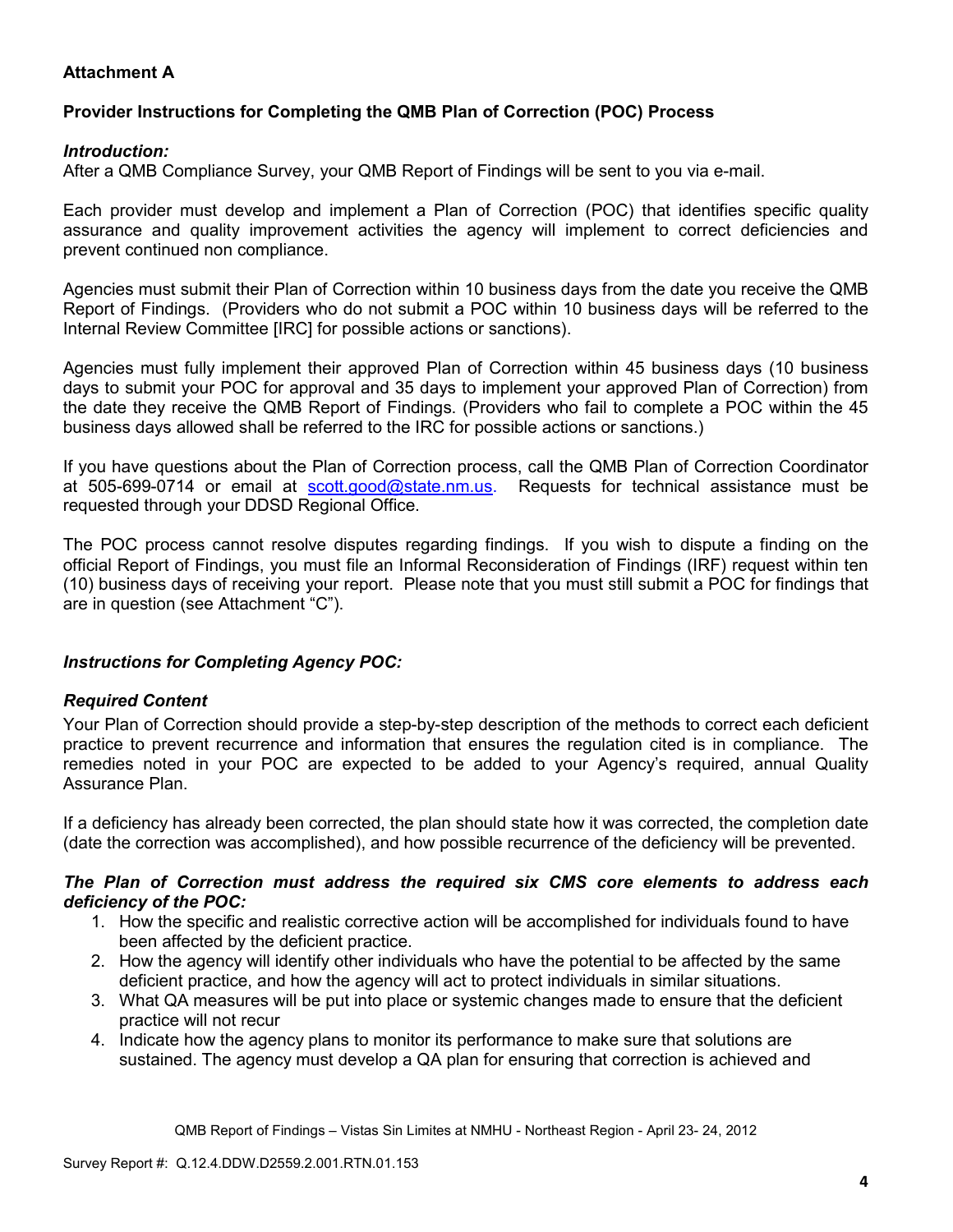sustained. This QA plan must be implemented, and the corrective action evaluated for its effectiveness. The plan of correction is integrated into the agency quality assurance system; and

- 5. Include dates when corrective action will be completed. The corrective action completion dates must be acceptable to the State.
- 6. The POC must be signed and dated by the agency director or other authorized official.

*The following details should be considered when developing your POC:* 

- Details about how and when Consumer, Personnel and Residential files are audited by Agency personnel to ensure they contain required documents;
- Information about how Medication Administration Records are reviewed to verify they contain all required information before they are distributed, as they are being used, and after they are completed;
- Your processes for ensuring that all staff are trained in Core Competencies, Incident Reporting, and Individual-Specific service requirements, etc;
- How accuracy in Billing documentation is assured;
- How health, safety is assured;
- For Case Management Providers, how ISPs are reviewed to verify they meet requirements, how the timeliness of LOC packet submissions and consumer visits are tracked;
- Your process for gathering, analyzing and responding to Quality data; and,
- Details about Quality Targets in various areas, current status, analyses about why targets were not met, and remedies implemented.

*Note:* **Instruction or in-service of staff alone may not be a sufficient plan of correction.** This is a good first step toward correction, but additional steps should be taken to ensure the deficiency is corrected and will not recur.

## *Completion Dates*

- The plan of correction must include a **completion date** (entered in the far right-hand column) for each finding. Be sure the date is **realistic** in the amount of time your Agency will need to correct the deficiency; not to exceed 45 total business days.
- Direct care issues should be corrected immediately and monitored appropriately.
- Some deficiencies may require a staged plan to accomplish total correction.
- Deficiencies requiring replacement of equipment, etc., may require more time to accomplish correction but should show reasonable time frames.

## *Initial Submission of the Plan of Correction Requirements*

- 1. The Plan of Correction must be completed on the official QMB Survey Report of Findings/Plan of Correction Form and received by QMB within ten (10) business days from the date you received the report of findings.
- 2. For questions about the POC process, call the QMB Deputy Chief, Scott Good at 505-699-0714 for assistance.
- 3. For Technical Assistance (TA) in developing or implementing your POC, contact your local DDSD Regional Office.
- 4. Submit your POC to Scott Good, QMB Deputy Chief in any of the following ways:
	- a. Electronically at scott.good@state.nm.us *(preferred method)*
	- b. Fax to 505-222-8661, or
	- c. Mail to POC Coordinator, 5301 Central Avenue SW, Suite 400, Albuquerque, NM 87108
- 5. Do not submit supporting documentation (evidence of compliance) to QMB until after your POC has been approved by the QMB.
- 6. QMB will notify you when your POC has been "approve" or "denied."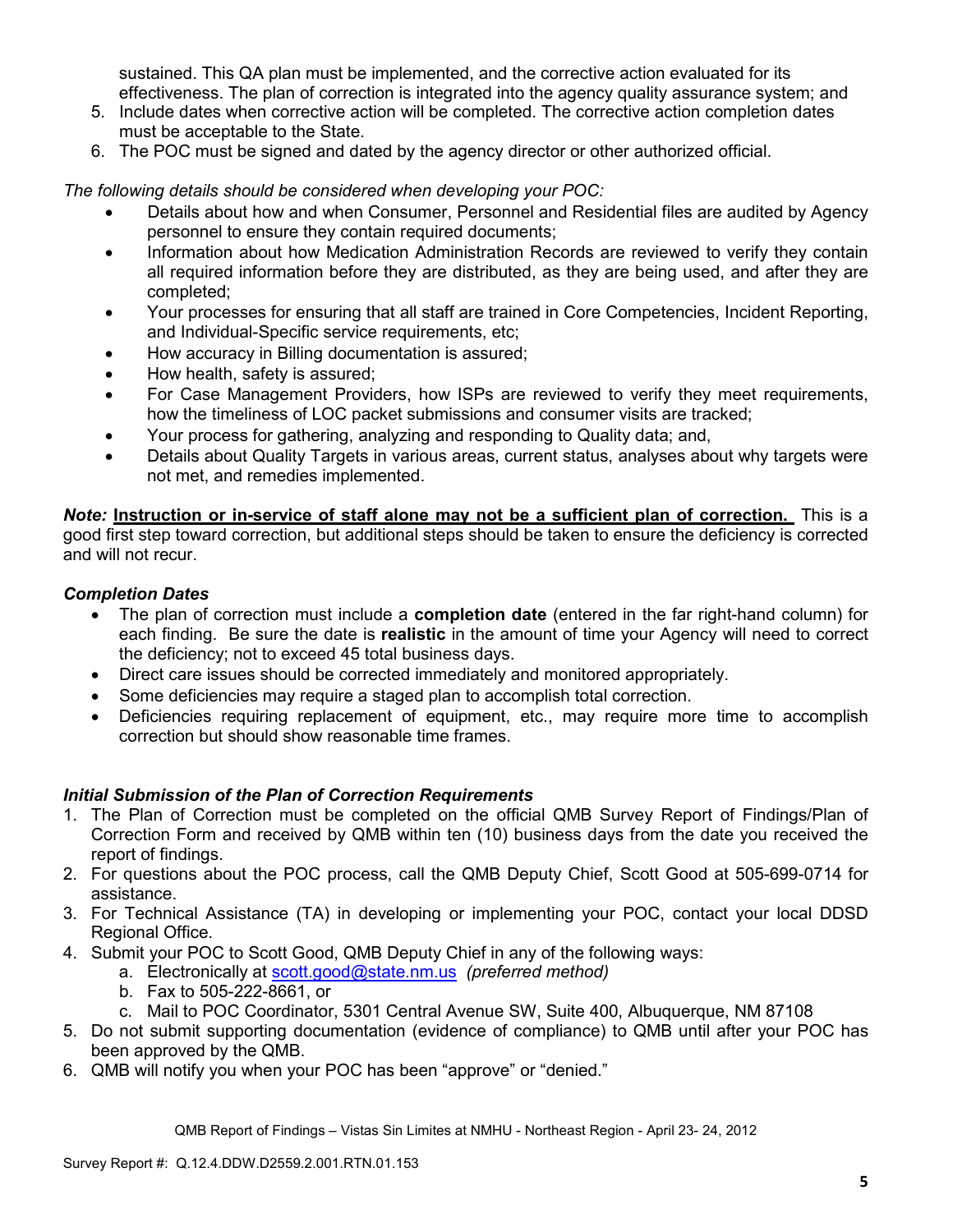- a. During this time, whether your POC is "approved," or "denied," you will have a maximum of 45 business days from the date of receipt of your Report of Findings to correct all survey deficiencies.
- b. If your POC is denied, it must be revised and resubmitted as soon as possible, as the 45 business day limit is in effect.
- c. If your POC is denied a second time your agency may be referred to the Internal Review Committee.
- d. You will receive written confirmation when your POC has been approved by QMB and a final deadline for completion of your POC.
- 7. Failure to submit your POC within 10 business days without prior approval of an extension by QMB will result in a referral to the Internal Review Committee and the possible implementation of monetary penalties and/or sanctions.

## *POC Document Submission Requirements*

Once your POC has been approved by the QMB Plan of Correction Coordinator you must submit copies of documents as evidence that all deficiencies have been corrected, as follows.

- 1. Your internal documents are due within a *maximum* of 45 business days of receipt of your Report of Findings.
- 2. You may submit your documents by postal mail (paper hard copy or on a disc), fax, or electronically (scanned and attached to e-mails).
- 3. All submitted documents *must be annotated*; please be sure the tag numbers and Identification numbers are indicated on each document submitted. Documents which are not annotated with the Tag number and Identification number may not be accepted.
- 4. Do not submit original documents; Please provide copies or scanned electronic files for evidence. Originals must be maintained in the agency file(s) per DDSD Standards.
- 5. In lieu of some documents, you may submit copies of file or home audit forms that clearly indicate cited deficiencies have been corrected, other attestations of correction must be approved by the Plan of Correction Coordinator prior to their submission.
- 6. For billing deficiencies, you must submit:
	- a. Evidence of an internal audit of billing documentation for a sample of individuals and timeframes;
	- b. Copies of "void and adjust" forms submitted to correct all over-billed or unjustified units billed identified during your internal audit.

Revisions, Modifications or Extensions to your Plan of Correction (post QMB approval) must be made in writing and submitted to the Deputy Chief at QMB, prior to the due date and are approved on a case-bycase basis. No changes may be made to your POC or the timeframes for implementation without written approval of the POC Coordinator.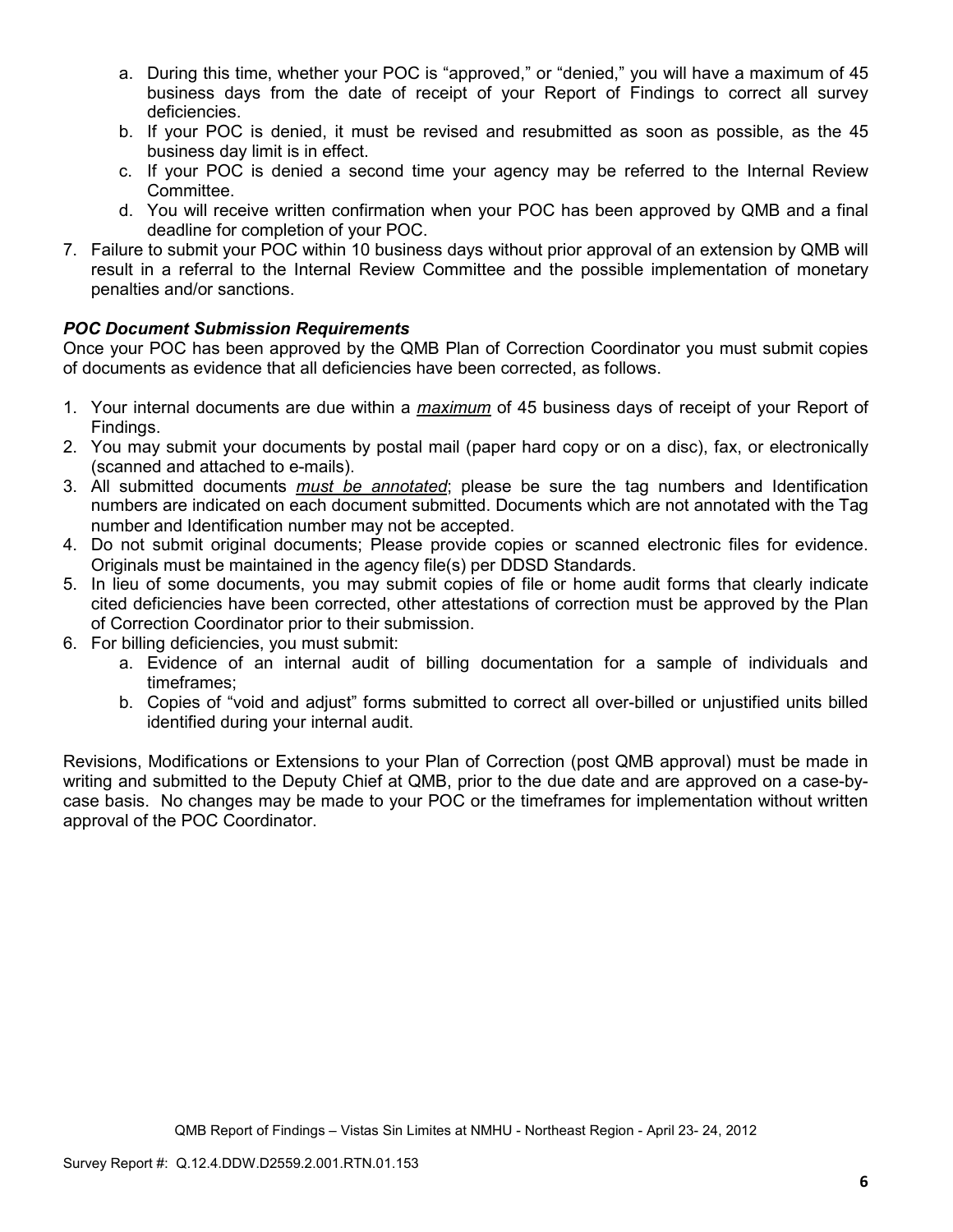## **QMB Determinations of Compliance**

## • "Compliance with Conditions of Participation"

The QMB determination of "Compliance with Conditions of Participation," indicates that a provider is in compliance with all 'Conditions of Participation,' (CoP) but may have standard level deficiencies (deficiencies which are not at the condition level) out of compliance. The agency has obtained a level of compliance such that there is a minimal potential for harm to individuals' health and safety. To qualify for a determination of Compliance with Conditions of Participation, the provider must be in compliance with *all* Conditions of Participation.

## • "Partial-Compliance with Conditions of Participation"

The QMB determination of "Partial-Compliance with Conditions of Participation" indicates that a provider is out of compliance with one (1) to three (3) 'Conditions of Participation.' This partialcompliance, if not corrected, may result in a serious negative outcome or the potential for more than minimal harm to individuals' health and safety. The Agency may also have standard level deficiencies (deficiencies which are not at the condition level).

Providers receiving a repeat determination of 'Partial-Compliance' for repeat deficiencies of CoPs may be referred by the Quality Management Bureau to the Internal Review Committee (IRC) for consideration of remedies and possible actions.

## • "Non-Compliant with Conditions of Participation":

The QMB determination of "Non-Compliance with Conditions of Participation," indicates a provider is significantly out of compliance with Conditions of Participation and/or has:

- Four (4) Conditions of Participation out of compliance.
- Multiple findings of widespread non-compliance with any standard or regulation with a significant potential for more than minimal harm.
- Any finding of actual harm or Immediate Jeopardy.

The Agency may also have standard level deficiencies (deficiencies which are not at the condition level).

Providers receiving a repeat determination of 'Non-Compliance' will be referred by Quality Management Bureau to the Internal Review Committee (IRC) for consideration of remedies and possible actions.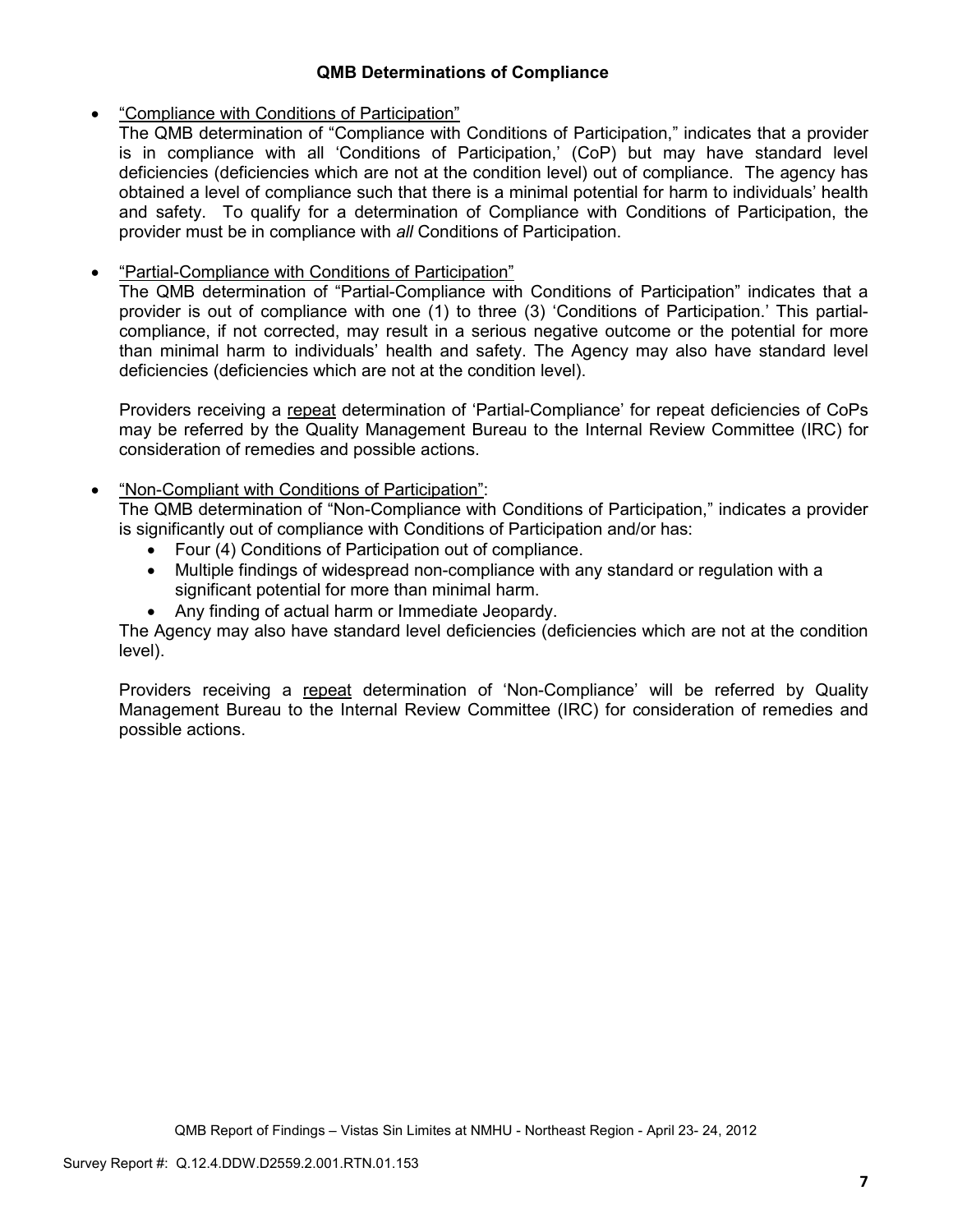### **Guidelines for the Provider Informal Reconsideration of Finding (IRF) Process**

## **Introduction:**

Throughout the QMB Survey process, surveyors are openly communicating with providers. Open communication means surveyors have clarified issues and/or requested missing information before completing the review through the use of the signed/dated "Document Request," or "administrative Needs," etc. forms. Regardless, there may still be instances where the provider disagrees with a specific finding. Providers may use the following process to informally dispute a finding.

# **Instructions:**

- 1. The Informal Reconsideration of the Finding (IRF) request must be in writing to the QMB Deputy Bureau Chief **within 10 business days** of receipt of the final Report of Findings.
- 2. The written request for an IRF *must* be completed on the QMB Request for Informal Reconsideration of Finding form available on the QMB website: http://dhi.health.state.nm.us/qmb
- 3. The written request for an IRF must specify in detail the request for reconsideration and why the finding is inaccurate.
- 4. The IRF request must include all supporting documentation or evidence.
- 5. If you have questions about the IRC process, email the IRF Chairperson, Scott Good at scott.good@state.nm.us for assistance.

## **The following limitations apply to the IRF process:**

- The request for an IRF and all supporting evidence must be received within 10 business days.
- Findings based on evidence requested during the survey and not provided may not be subject to reconsideration.
- The supporting documentation must be new evidence not previously reviewed or requested by the survey team.
- Providers must continue to complete their Plan of Correction during the IRF process
- Providers may not request an IRF to challenge the sampling methodology.
- Providers may not request an IRF based on disagreement with the nature of the standard or regulation.
- Providers may not request an IRF to challenge the team composition.
- Providers may not request an IRF to challenge the DHI/QMB determination of compliance or the length of their DDSD provider contract.

A Provider forfeits the right to an IRF if the request is not made within 10 business days of receiving the report and/or does not include all supporting documentation or evidence to show compliance with the standards and regulations.

The IRF Committee will review the request, the Provider will be notified in writing of the ruling; no face-toface meeting will be conducted.

When a Provider requests that a finding be reconsidered, it does not stop or delay the Plan of Correction process. **Providers must continue to complete the Plan of Correction, including the finding in dispute regardless of the IRF status.** If a finding is removed or modified, it will be noted and removed or modified from the Report of Findings. It should be noted that in some cases a Plan of Correction may be completed prior to the IRF process being completed. The provider will be notified in writing on the decisions of the IRF committee.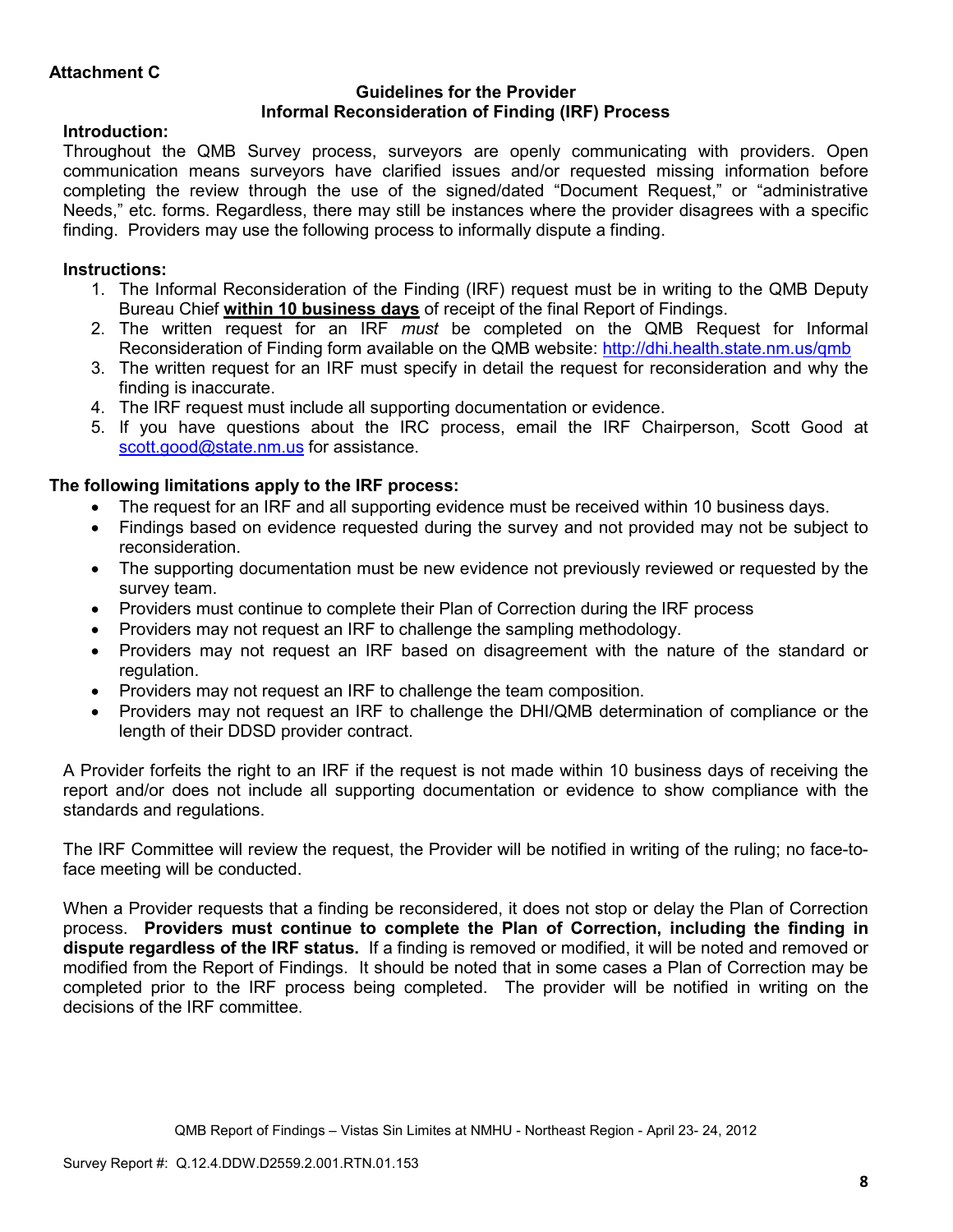| Agency:          | Vistas Sin Limites @ NMHU - Northeast Region        |
|------------------|-----------------------------------------------------|
| Program:         | Developmental Disabilities Waiver                   |
| Service:         | Community Inclusion Supports (Supported Employment) |
| Monitoring Type: | <b>Routine Survey</b>                               |
| Date of Survey:  | April 23 – 24, 2012                                 |

| <b>Standard of Care</b>                                                                                                                                                                                                                                                                                                                                                                                                                                                                                                                                                                                                                                                                                                                                                                                                                                                                                                                                                                                                                                                                                                                                                                                                                                          | <b>Deficiencies</b>                                                                                                                                                                                                                                                                                                                                                                                                                                                                                                                                                                                                                                         | <b>Agency Plan of Correction, On-going</b><br><b>QA/QI &amp; Responsible Party</b>                                                                                           | <b>Date</b><br><b>Due</b> |
|------------------------------------------------------------------------------------------------------------------------------------------------------------------------------------------------------------------------------------------------------------------------------------------------------------------------------------------------------------------------------------------------------------------------------------------------------------------------------------------------------------------------------------------------------------------------------------------------------------------------------------------------------------------------------------------------------------------------------------------------------------------------------------------------------------------------------------------------------------------------------------------------------------------------------------------------------------------------------------------------------------------------------------------------------------------------------------------------------------------------------------------------------------------------------------------------------------------------------------------------------------------|-------------------------------------------------------------------------------------------------------------------------------------------------------------------------------------------------------------------------------------------------------------------------------------------------------------------------------------------------------------------------------------------------------------------------------------------------------------------------------------------------------------------------------------------------------------------------------------------------------------------------------------------------------------|------------------------------------------------------------------------------------------------------------------------------------------------------------------------------|---------------------------|
|                                                                                                                                                                                                                                                                                                                                                                                                                                                                                                                                                                                                                                                                                                                                                                                                                                                                                                                                                                                                                                                                                                                                                                                                                                                                  |                                                                                                                                                                                                                                                                                                                                                                                                                                                                                                                                                                                                                                                             | CMS Assurance – Service Plans: ISP Implementation – Services are delivered in accordance with the service plan, including type,                                              |                           |
| scope, amount, duration and frequency specified in the service plan.                                                                                                                                                                                                                                                                                                                                                                                                                                                                                                                                                                                                                                                                                                                                                                                                                                                                                                                                                                                                                                                                                                                                                                                             |                                                                                                                                                                                                                                                                                                                                                                                                                                                                                                                                                                                                                                                             |                                                                                                                                                                              |                           |
| Tag # 1A08 Agency Case File                                                                                                                                                                                                                                                                                                                                                                                                                                                                                                                                                                                                                                                                                                                                                                                                                                                                                                                                                                                                                                                                                                                                                                                                                                      | <b>Standard Level Deficiency</b>                                                                                                                                                                                                                                                                                                                                                                                                                                                                                                                                                                                                                            |                                                                                                                                                                              |                           |
| Developmental Disabilities (DD) Waiver Service<br>Standards effective 4/1/2007<br><b>CHAPTER 1 II. PROVIDER AGENCY</b><br><b>REQUIREMENTS:</b> The objective of these<br>standards is to establish Provider Agency policy,<br>procedure and reporting requirements for DD<br>Medicaid Waiver program. These requirements<br>apply to all such Provider Agency staff, whether<br>directly employed or subcontracting with the<br>Provider Agency. Additional Provider Agency<br>requirements and personnel qualifications may<br>be applicable for specific service standards.<br>D. Provider Agency Case File for the<br><b>Individual:</b> All Provider Agencies shall maintain<br>at the administrative office a confidential case<br>file for each individual. Case records belong to<br>the individual receiving services and copies shall<br>be provided to the receiving agency whenever<br>an individual changes providers. The record<br>must also be made available for review when<br>requested by DOH, HSD or federal government<br>representatives for oversight purposes. The<br>individual's case file shall include the following<br>requirements:<br>(1) Emergency contact information, including the<br>individual's address, telephone number, | Based on record review, the Agency failed to<br>maintain at the administrative office a<br>confidential case file for 2 of 3 individuals.<br>Review of the Agency individual case files found<br>the following items were not found, incomplete,<br>and/or not current:<br>• Current Emergency & Personal<br><b>Identification Information</b><br>Individual's information was not current<br>$\circ$<br>(#3)<br>• ISP Signature Page (#1)<br>• Individual Specific Training Section of ISP<br>(incomplete) (#1)<br>• Positive Behavioral Plan (#1)<br>• Positive Behavioral Crisis Plan (#1)<br>• Speech Therapy Plan (#1)<br>• Physical Therapy Plan (#1) | Provider:<br>State your Plan of Correction for the findings in<br>this Tag above this line.<br>Enter your Quality Assurance/Quality<br>Improvement processes below the line. |                           |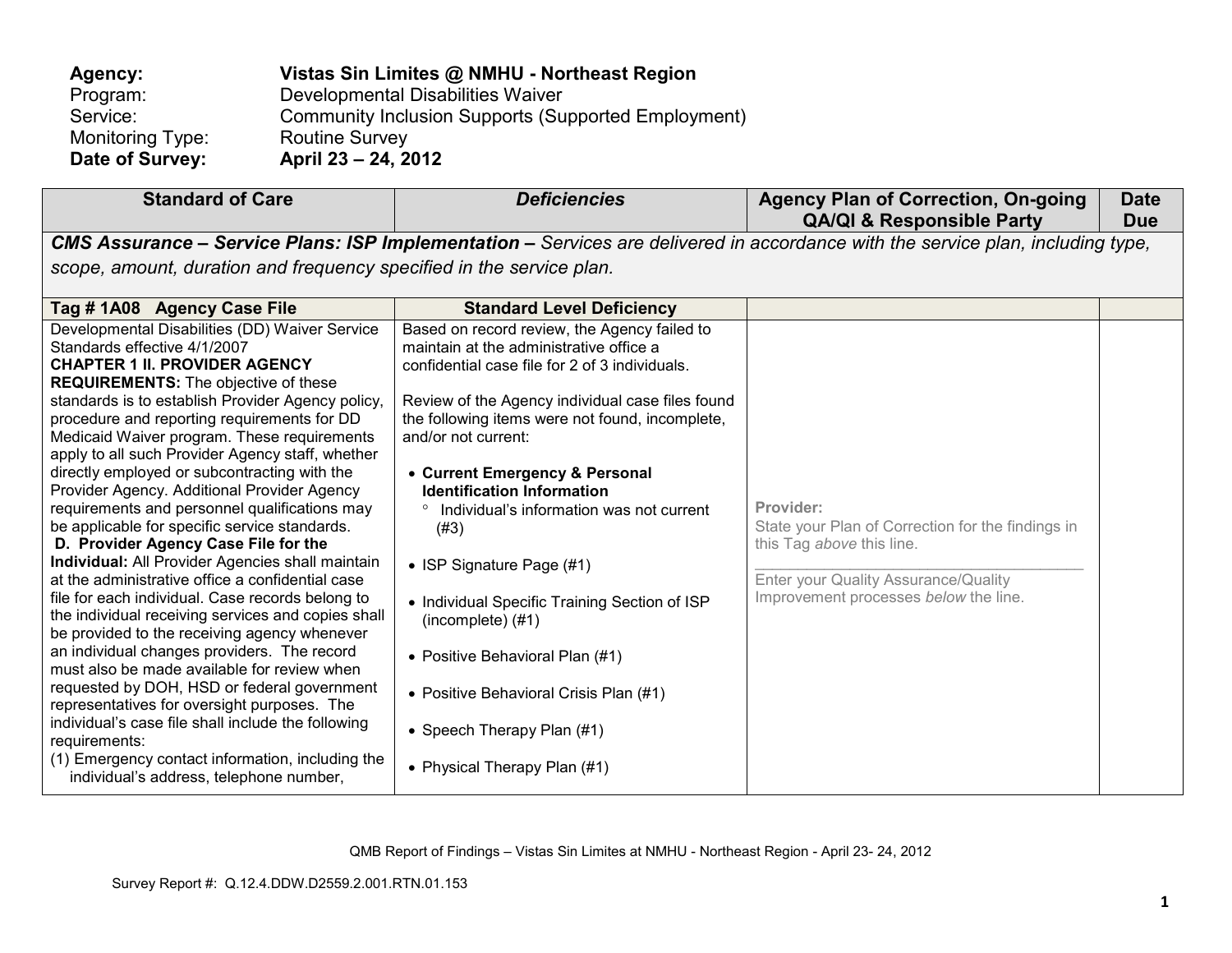| names and telephone numbers of relatives,           | • Documentation of Guardianship/Power of                   |  |
|-----------------------------------------------------|------------------------------------------------------------|--|
| or guardian or conservator, physician's             | Attorney (#3)                                              |  |
| name(s) and telephone number(s), pharmacy           |                                                            |  |
| name, address and telephone number, and             | • Annual Physical (#1 & 3)                                 |  |
| health plan if appropriate;                         |                                                            |  |
| (2) The individual's complete and current ISP,      | • Dental Exam                                              |  |
| with all supplemental plans specific to the         | <sup>o</sup> Individual #1 - As indicated by the DDSD file |  |
| individual, and the most current completed          | matrix Dental Exams are to be conducted                    |  |
| Health Assessment Tool (HAT);                       | annually. No evidence of exam was found.                   |  |
| (3) Progress notes and other service delivery       |                                                            |  |
| documentation;                                      |                                                            |  |
| (4) Crisis Prevention/Intervention Plans, if there  | ° Individual #3 - As indicated by the DDSD file            |  |
| are any for the individual;                         | matrix Dental Exams are to be conducted                    |  |
| (5) A medical history, which shall include at least | annually. No evidence of exam was found.                   |  |
|                                                     |                                                            |  |
| demographic data, current and past medical          | • Vision Exam                                              |  |
| diagnoses including the cause (if known) of         | ° Individual #1 - As indicated by the DDSD file            |  |
| the developmental disability, psychiatric           | matrix Vision Exams are to be conducted                    |  |
| diagnoses, allergies (food, environmental,          | every other year. No evidence of exam was                  |  |
| medications), immunizations, and most               | found.                                                     |  |
| recent physical exam;                               |                                                            |  |
| (6) When applicable, transition plans completed     |                                                            |  |
| for individuals at the time of discharge from       |                                                            |  |
| Fort Stanton Hospital or Los Lunas Hospital         |                                                            |  |
| and Training School; and                            |                                                            |  |
| (7) Case records belong to the individual           |                                                            |  |
| receiving services and copies shall be              |                                                            |  |
| provided to the individual upon request.            |                                                            |  |
| (8) The receiving Provider Agency shall be          |                                                            |  |
| provided at a minimum the following records         |                                                            |  |
| whenever an individual changes provider             |                                                            |  |
| agencies:                                           |                                                            |  |
| (a) Complete file for the past 12 months;           |                                                            |  |
| (b) ISP and quarterly reports from the current      |                                                            |  |
| and prior ISP year;                                 |                                                            |  |
| (c) Intake information from original admission      |                                                            |  |
| to services; and                                    |                                                            |  |
| (d) When applicable, the Individual                 |                                                            |  |
| Transition Plan at the time of discharge            |                                                            |  |
| from Los Lunas Hospital and Training                |                                                            |  |
| School or Ft. Stanton Hospital.                     |                                                            |  |
|                                                     |                                                            |  |
|                                                     |                                                            |  |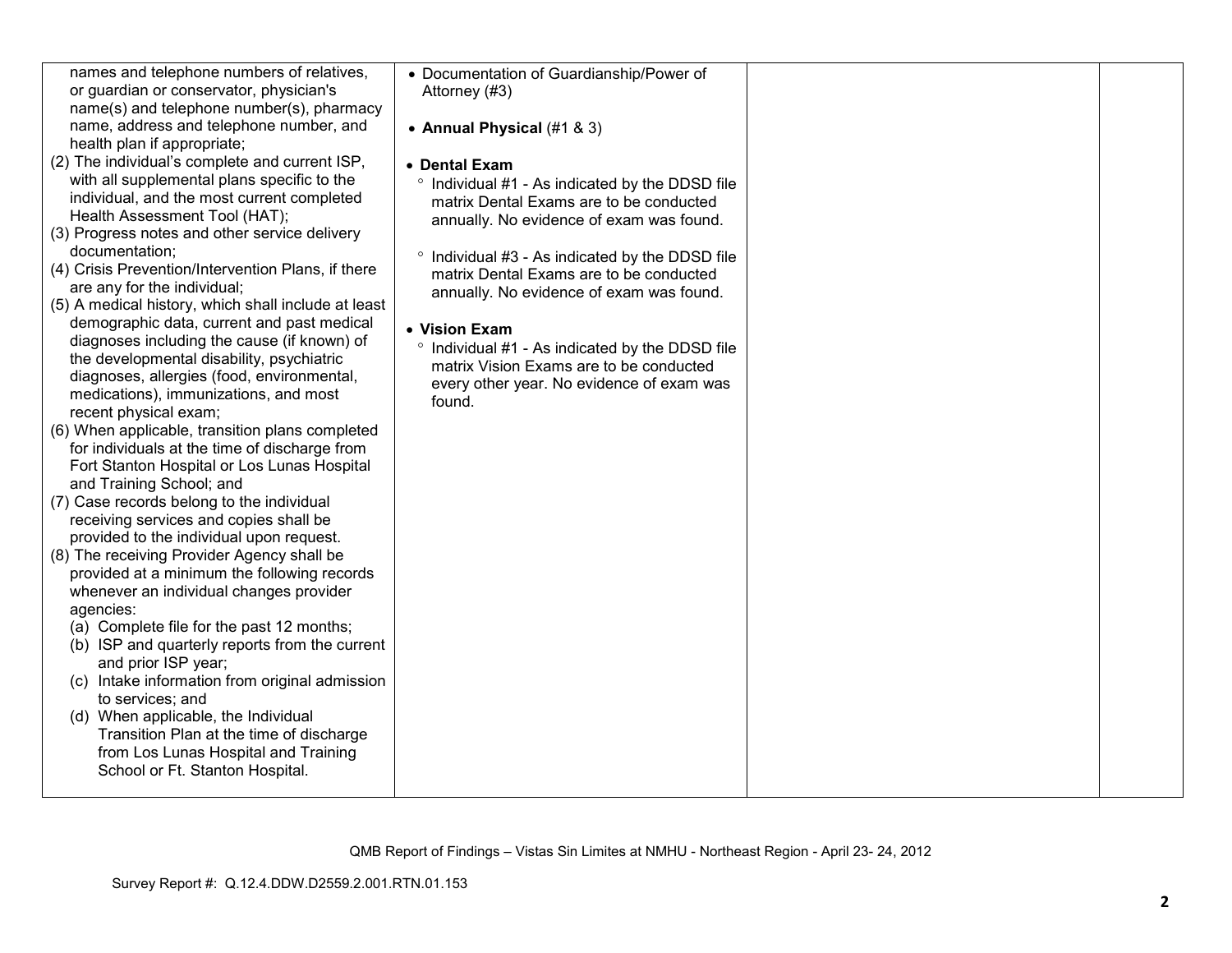| NMAC 8.302.1.17 RECORD KEEPING AND                |  |  |
|---------------------------------------------------|--|--|
| <b>DOCUMENTATION REQUIREMENTS: A</b>              |  |  |
| provider must maintain all the records necessary  |  |  |
| to fully disclose the nature, quality, amount and |  |  |
| medical necessity of services furnished to an     |  |  |
| eligible recipient who is currently receiving or  |  |  |
| who has received services in the past.            |  |  |
|                                                   |  |  |
| B. Documentation of test results: Results of      |  |  |
| tests and services must be documented, which      |  |  |
| includes results of laboratory and radiology      |  |  |
| procedures or progress following therapy or       |  |  |
| treatment.                                        |  |  |
|                                                   |  |  |
|                                                   |  |  |
|                                                   |  |  |
|                                                   |  |  |
|                                                   |  |  |
|                                                   |  |  |
|                                                   |  |  |
|                                                   |  |  |
|                                                   |  |  |
|                                                   |  |  |
|                                                   |  |  |
|                                                   |  |  |
|                                                   |  |  |
|                                                   |  |  |
|                                                   |  |  |
|                                                   |  |  |
|                                                   |  |  |
|                                                   |  |  |
|                                                   |  |  |
|                                                   |  |  |
|                                                   |  |  |
|                                                   |  |  |
|                                                   |  |  |
|                                                   |  |  |
|                                                   |  |  |
|                                                   |  |  |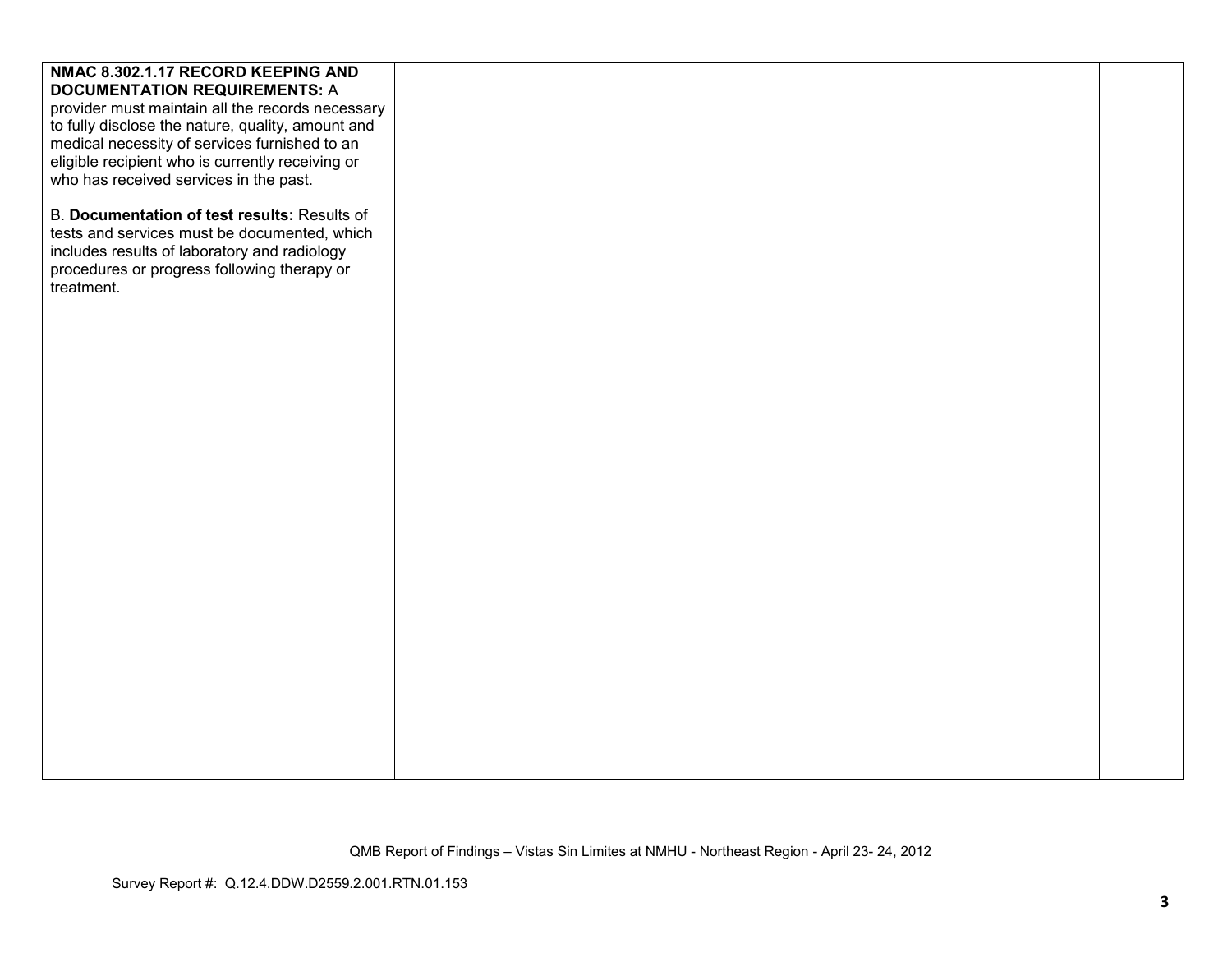| Tag #1A32 & 6L14 ISP Implementation                                                                                                                                                                                                                                                                                                                                                                                                                                                                                                                                                                                                                                                                                                                                                                                                                                                                                                                                                                                                                                                                                                                                                                                                                                                                                                                                                                                                                                                                                                                                                                                                                                       | <b>Standard Level Deficiency</b>                                                                                                                                                                                                                                                                                                                                                                                                                                                                                                                                    |                                                                                                                                                                              |  |
|---------------------------------------------------------------------------------------------------------------------------------------------------------------------------------------------------------------------------------------------------------------------------------------------------------------------------------------------------------------------------------------------------------------------------------------------------------------------------------------------------------------------------------------------------------------------------------------------------------------------------------------------------------------------------------------------------------------------------------------------------------------------------------------------------------------------------------------------------------------------------------------------------------------------------------------------------------------------------------------------------------------------------------------------------------------------------------------------------------------------------------------------------------------------------------------------------------------------------------------------------------------------------------------------------------------------------------------------------------------------------------------------------------------------------------------------------------------------------------------------------------------------------------------------------------------------------------------------------------------------------------------------------------------------------|---------------------------------------------------------------------------------------------------------------------------------------------------------------------------------------------------------------------------------------------------------------------------------------------------------------------------------------------------------------------------------------------------------------------------------------------------------------------------------------------------------------------------------------------------------------------|------------------------------------------------------------------------------------------------------------------------------------------------------------------------------|--|
| NMAC 7.26.5.16.C and D Development of the<br>ISP. Implementation of the ISP. The ISP shall<br>be implemented according to the timelines<br>determined by the IDT and as specified in the<br>ISP for each stated desired outcomes and action<br>plan.<br>C. The IDT shall review and discuss information<br>and recommendations with the individual, with<br>the goal of supporting the individual in attaining<br>desired outcomes. The IDT develops an ISP<br>based upon the individual's personal vision<br>statement, strengths, needs, interests and<br>preferences. The ISP is a dynamic document,<br>revised periodically, as needed, and amended to<br>reflect progress towards personal goals and<br>achievements consistent with the individual's<br>future vision. This regulation is consistent with<br>standards established for individual plan<br>development as set forth by the commission on<br>the accreditation of rehabilitation facilities<br>(CARF) and/or other program accreditation<br>approved and adopted by the developmental<br>disabilities division and the department of health.<br>It is the policy of the developmental disabilities<br>division (DDD), that to the extent permitted by<br>funding, each individual receive supports and<br>services that will assist and encourage<br>independence and productivity in the community<br>and attempt to prevent regression or loss of<br>current capabilities. Services and supports<br>include specialized and/or generic services,<br>training, education and/or treatment as<br>determined by the IDT and documented in the<br>ISP.<br>D. The intent is to provide choice and obtain | Based on record review, the Agency failed to<br>implement the ISP according to the timelines<br>determined by the IDT and as specified in the<br>ISP for each stated desired outcomes and action<br>plan for 2 of 3 individuals.<br>Per Individuals ISP the following was found with<br>regards to the implementation of ISP Outcomes:<br><b>Supported Employment Data Collection/Data</b><br>Tracking/Progress with regards to ISP<br><b>Outcomes:</b><br>Individual #1<br>• None found for 1/2012 - 3/2012.<br>Individual #2<br>• None found for 1/2012 - 3/2012. | Provider:<br>State your Plan of Correction for the findings in<br>this Tag above this line.<br>Enter your Quality Assurance/Quality<br>Improvement processes below the line. |  |
| opportunities for individuals to live, work and                                                                                                                                                                                                                                                                                                                                                                                                                                                                                                                                                                                                                                                                                                                                                                                                                                                                                                                                                                                                                                                                                                                                                                                                                                                                                                                                                                                                                                                                                                                                                                                                                           |                                                                                                                                                                                                                                                                                                                                                                                                                                                                                                                                                                     |                                                                                                                                                                              |  |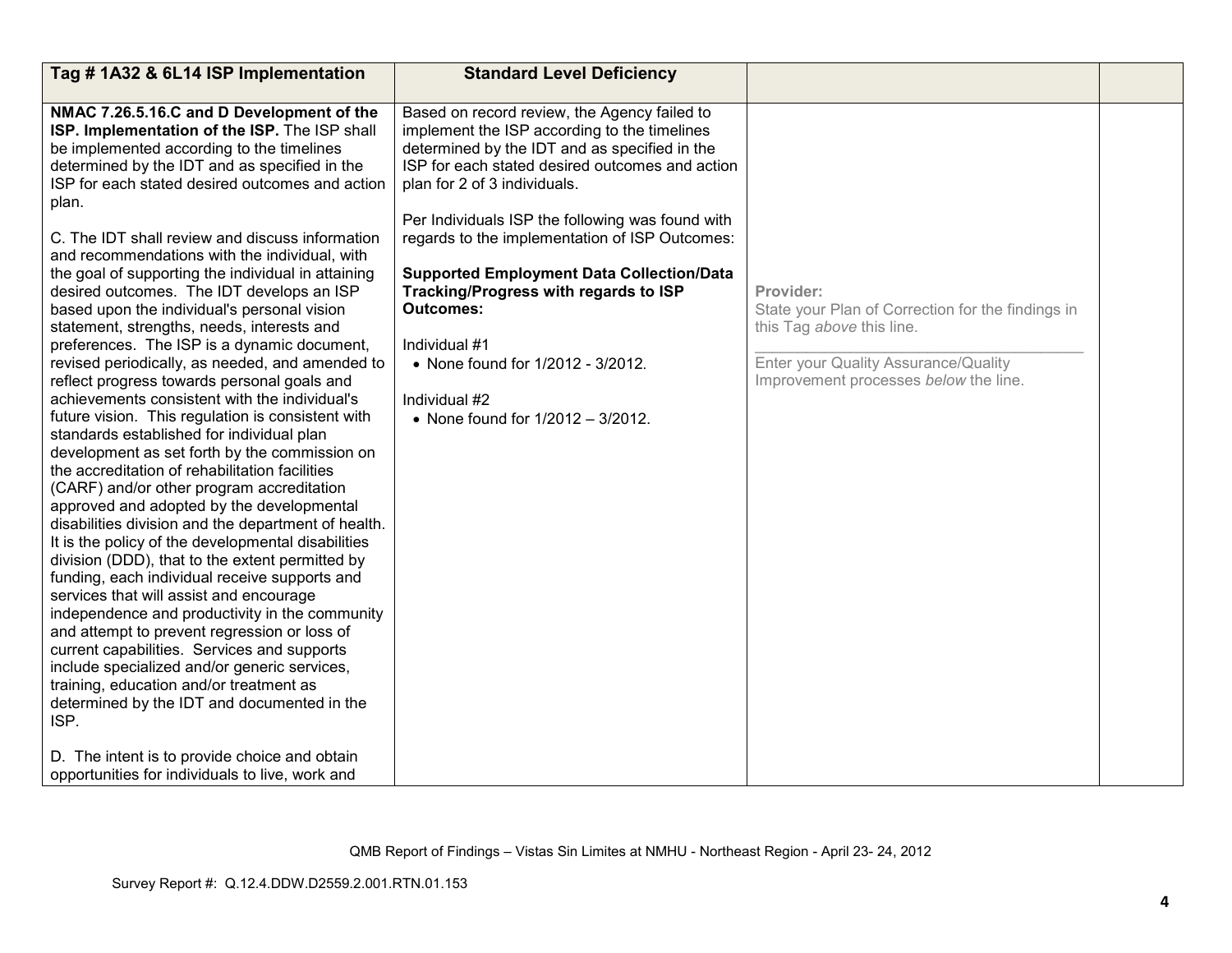| play with full participation in their communities.<br>The following principles provide direction and<br>purpose in planning for individuals with<br>developmental disabilities.<br>[05/03/94; 01/15/97; Recompiled 10/31/01] |  |  |
|------------------------------------------------------------------------------------------------------------------------------------------------------------------------------------------------------------------------------|--|--|
|                                                                                                                                                                                                                              |  |  |
|                                                                                                                                                                                                                              |  |  |
|                                                                                                                                                                                                                              |  |  |
|                                                                                                                                                                                                                              |  |  |
|                                                                                                                                                                                                                              |  |  |
|                                                                                                                                                                                                                              |  |  |
|                                                                                                                                                                                                                              |  |  |
|                                                                                                                                                                                                                              |  |  |
|                                                                                                                                                                                                                              |  |  |
|                                                                                                                                                                                                                              |  |  |
|                                                                                                                                                                                                                              |  |  |
|                                                                                                                                                                                                                              |  |  |
|                                                                                                                                                                                                                              |  |  |
|                                                                                                                                                                                                                              |  |  |
|                                                                                                                                                                                                                              |  |  |
|                                                                                                                                                                                                                              |  |  |
|                                                                                                                                                                                                                              |  |  |
|                                                                                                                                                                                                                              |  |  |
|                                                                                                                                                                                                                              |  |  |
|                                                                                                                                                                                                                              |  |  |
|                                                                                                                                                                                                                              |  |  |
|                                                                                                                                                                                                                              |  |  |
|                                                                                                                                                                                                                              |  |  |
|                                                                                                                                                                                                                              |  |  |
|                                                                                                                                                                                                                              |  |  |
|                                                                                                                                                                                                                              |  |  |
|                                                                                                                                                                                                                              |  |  |
|                                                                                                                                                                                                                              |  |  |
|                                                                                                                                                                                                                              |  |  |
|                                                                                                                                                                                                                              |  |  |
|                                                                                                                                                                                                                              |  |  |
|                                                                                                                                                                                                                              |  |  |
|                                                                                                                                                                                                                              |  |  |
|                                                                                                                                                                                                                              |  |  |
|                                                                                                                                                                                                                              |  |  |
|                                                                                                                                                                                                                              |  |  |
|                                                                                                                                                                                                                              |  |  |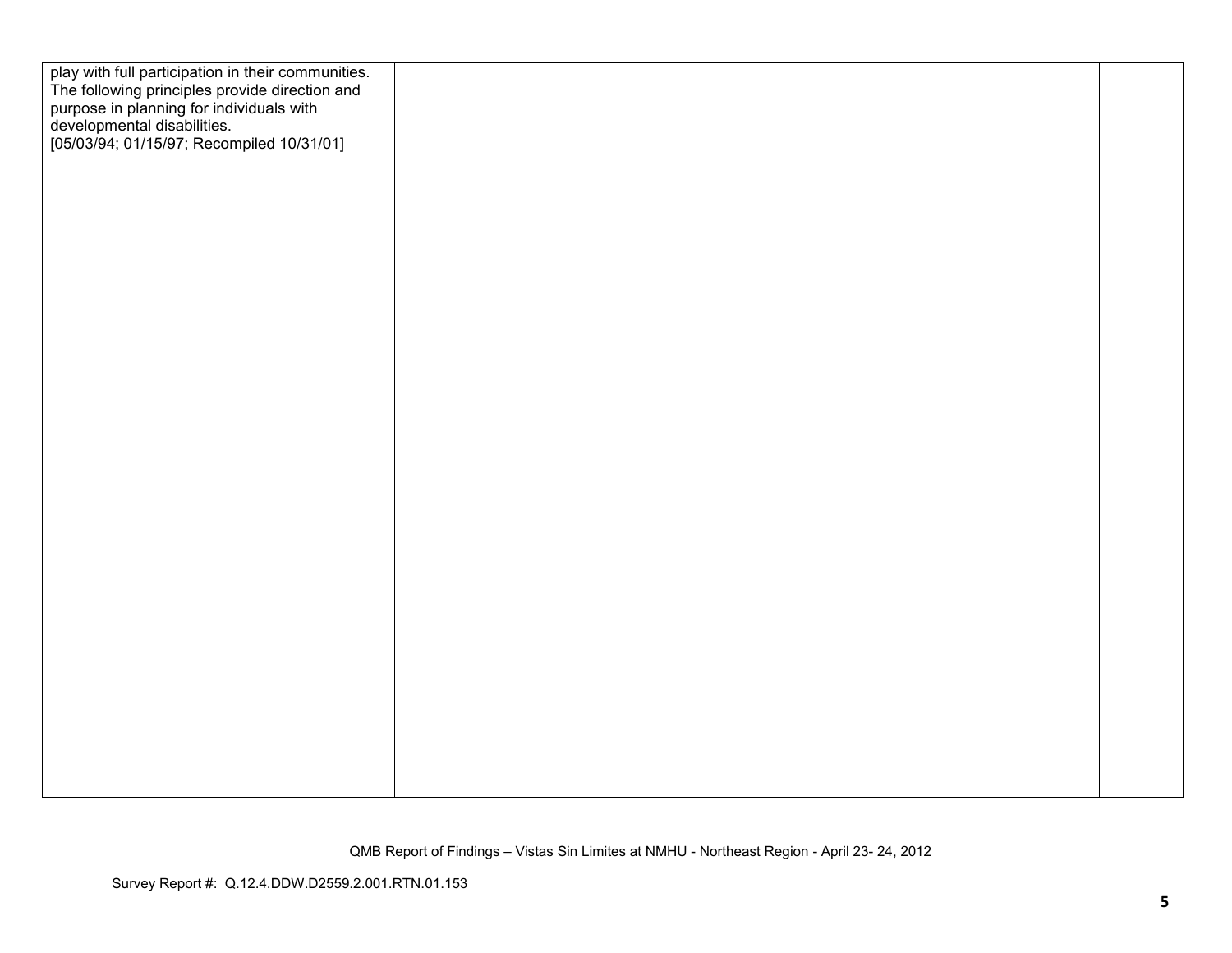| <b>Standard of Care</b>                                                                                                                                                                                                                                                                                                                                                                                                                                                                                                                                                                                                                                                                                                                                      | <b>Deficiencies</b>                                                                                                                                                                                                                                                                                                    | <b>Agency Plan of Correction, On-going</b><br><b>QA/QI &amp; Responsible Party</b>                                                                                                                                                                                       | <b>Date</b><br><b>Due</b> |
|--------------------------------------------------------------------------------------------------------------------------------------------------------------------------------------------------------------------------------------------------------------------------------------------------------------------------------------------------------------------------------------------------------------------------------------------------------------------------------------------------------------------------------------------------------------------------------------------------------------------------------------------------------------------------------------------------------------------------------------------------------------|------------------------------------------------------------------------------------------------------------------------------------------------------------------------------------------------------------------------------------------------------------------------------------------------------------------------|--------------------------------------------------------------------------------------------------------------------------------------------------------------------------------------------------------------------------------------------------------------------------|---------------------------|
| requirements and the approved waiver.                                                                                                                                                                                                                                                                                                                                                                                                                                                                                                                                                                                                                                                                                                                        |                                                                                                                                                                                                                                                                                                                        | CMS Assurance - Qualified Providers - The State monitors non-licensed/non-certified providers to assure adherence to waiver<br>requirements. The State implements its policies and procedures for verifying that provider training is conducted in accordance with State |                           |
| Tag # 5122 SE Agency Case File                                                                                                                                                                                                                                                                                                                                                                                                                                                                                                                                                                                                                                                                                                                               | <b>Standard Level Deficiency</b>                                                                                                                                                                                                                                                                                       |                                                                                                                                                                                                                                                                          |                           |
| Developmental Disabilities (DD) Waiver Service<br>Standards effective 4/1/2007<br><b>CHAPTER 5 VII. SUPPORTED EMPLOYMENT</b><br><b>SERVICES REQUIREMENTS</b><br>D. Provider Agency Requirements<br>(1) Provider Agency Records: The provider<br>adheres to the Department of Labor (DOL) wage<br>laws and maintains required certificates and<br>documentation. These documents are subject to<br>review by the DDSD. Each individual's earnings<br>and benefits shall be monitored by the Provider<br>Agency in accordance with the Fair Labor<br>Standards Act. Each individual's earnings and<br>benefits shall be reviewed at least semi-annually<br>by the Supported Employment Provider to<br>ensure the appropriateness of pay rates and<br>benefits. | Based on record review, the Agency failed to<br>maintain a confidential case file for each<br>individual for 1 of 3 individuals receiving<br>Supported Employment Services.<br>The following were not found, incomplete and/or<br>not current:<br>• Required Certificates & Documentation<br>$\degree$ Time study (#1) | Provider:<br>State your Plan of Correction for the findings in<br>this Tag above this line.<br>Enter your Quality Assurance/Quality<br>Improvement processes below the line.                                                                                             |                           |
| (2) The Provider Agency shall maintain a<br>confidential case file for each individual that<br>includes all items listed in section IV.D. above<br>and the following additional items:                                                                                                                                                                                                                                                                                                                                                                                                                                                                                                                                                                       |                                                                                                                                                                                                                                                                                                                        |                                                                                                                                                                                                                                                                          |                           |
| (a) Quarterly progress reports;                                                                                                                                                                                                                                                                                                                                                                                                                                                                                                                                                                                                                                                                                                                              |                                                                                                                                                                                                                                                                                                                        |                                                                                                                                                                                                                                                                          |                           |
| (b) Vocational assessments (A vocational<br>assessment or profile is an objective analysis of<br>a person's interests, skills, needs, career goals,<br>preferences, concerns, in areas that can pertain<br>to an employment outcome and can ultimately<br>be compared to the requirements and attributes<br>of a potential job in order to determine the                                                                                                                                                                                                                                                                                                                                                                                                     |                                                                                                                                                                                                                                                                                                                        |                                                                                                                                                                                                                                                                          |                           |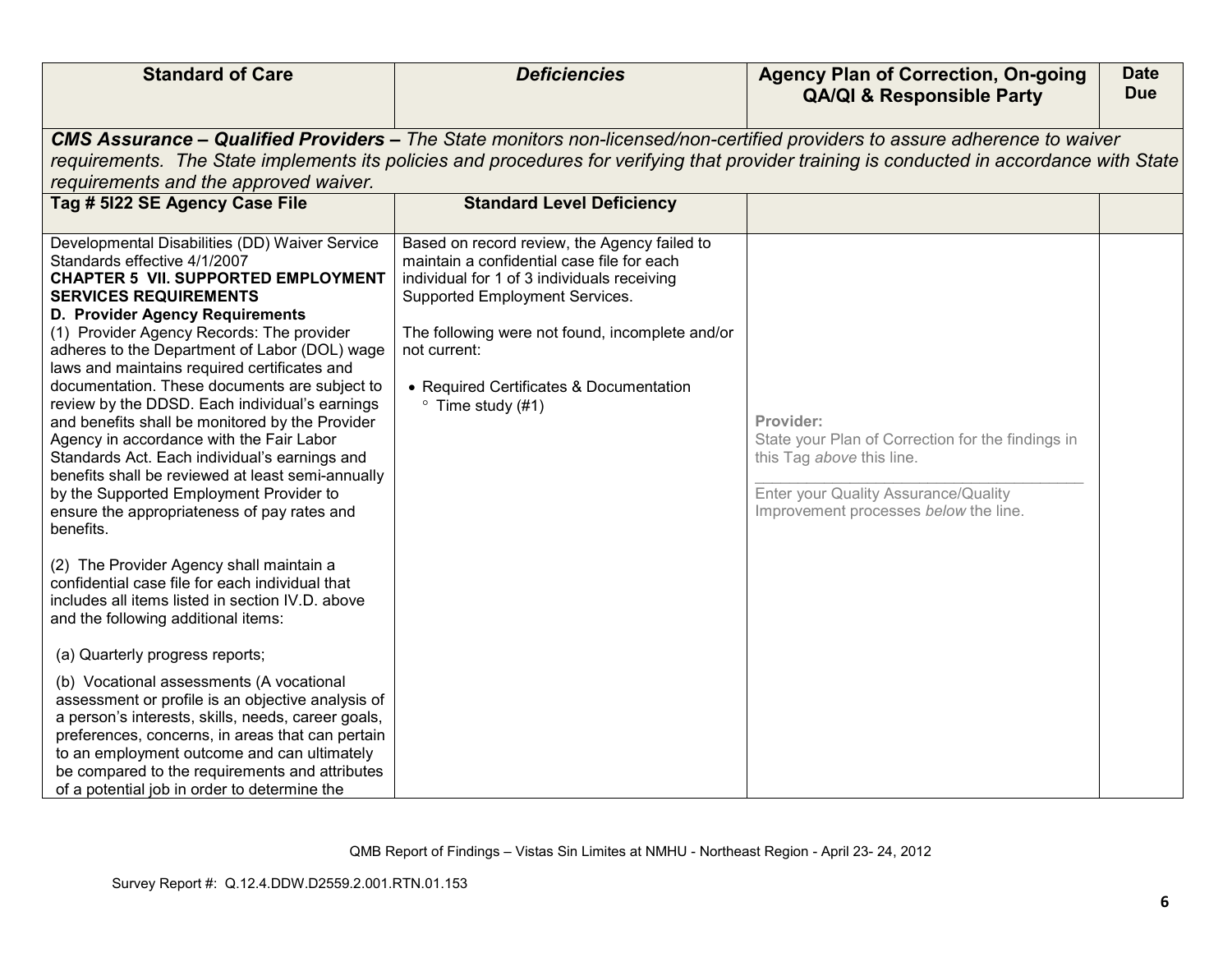| degree of compatibility as well as identification<br>of training needs). A vocational assessment<br>must be of a quality and content to be<br>acceptable to DVR or DDSD;                                                                                                                                                                                                                                                                                                                                                                                                                                                                |  |  |
|-----------------------------------------------------------------------------------------------------------------------------------------------------------------------------------------------------------------------------------------------------------------------------------------------------------------------------------------------------------------------------------------------------------------------------------------------------------------------------------------------------------------------------------------------------------------------------------------------------------------------------------------|--|--|
| (c) Career development plan as incorporated in<br>the ISP; a career development plan consists of<br>the vocational assessment and the ISP<br>Work/Learn Action Plan that specifies steps<br>necessary towards a successful employment<br>outcome and identifies the people who will<br>complete specific tasks including the individual,<br>as well and a review and reporting mechanism<br>for mutual accountability; and<br>(d) Documentation of decisions concerning the<br>Division of Vocational Rehabilitation that<br>services provided under the Waiver are not<br>otherwise available under the Rehabilitation Act<br>of 1973. |  |  |
| New Mexico Department of Health (DOH)<br>Developmental Disabilities Supports Division<br>(DDSD) Policy<br><b>Policy Title: Vocational Assessment Profile</b><br>Policy Eff July 16, 2008<br><b>I. PURPOSE</b><br>The intent of the policy is to ensure that<br>individuals are identified who could benefit from<br>Vocational Assessment Profiles (VAPs) and are<br>supported to access this support.                                                                                                                                                                                                                                  |  |  |
| <b>II. POLICY STATEMENT</b><br>Individuals served under the Developmental<br>Disabilities Medicaid Waiver (DDW) who<br>express an interest in obtaining employment or<br>exploring employment opportunities, or<br>individuals who desire a VAP and those whose<br>teams identify that they could benefit from a<br>VAP, will have access to a VAP in accordance<br>to the DDW Service Standards and related<br>procedures.                                                                                                                                                                                                             |  |  |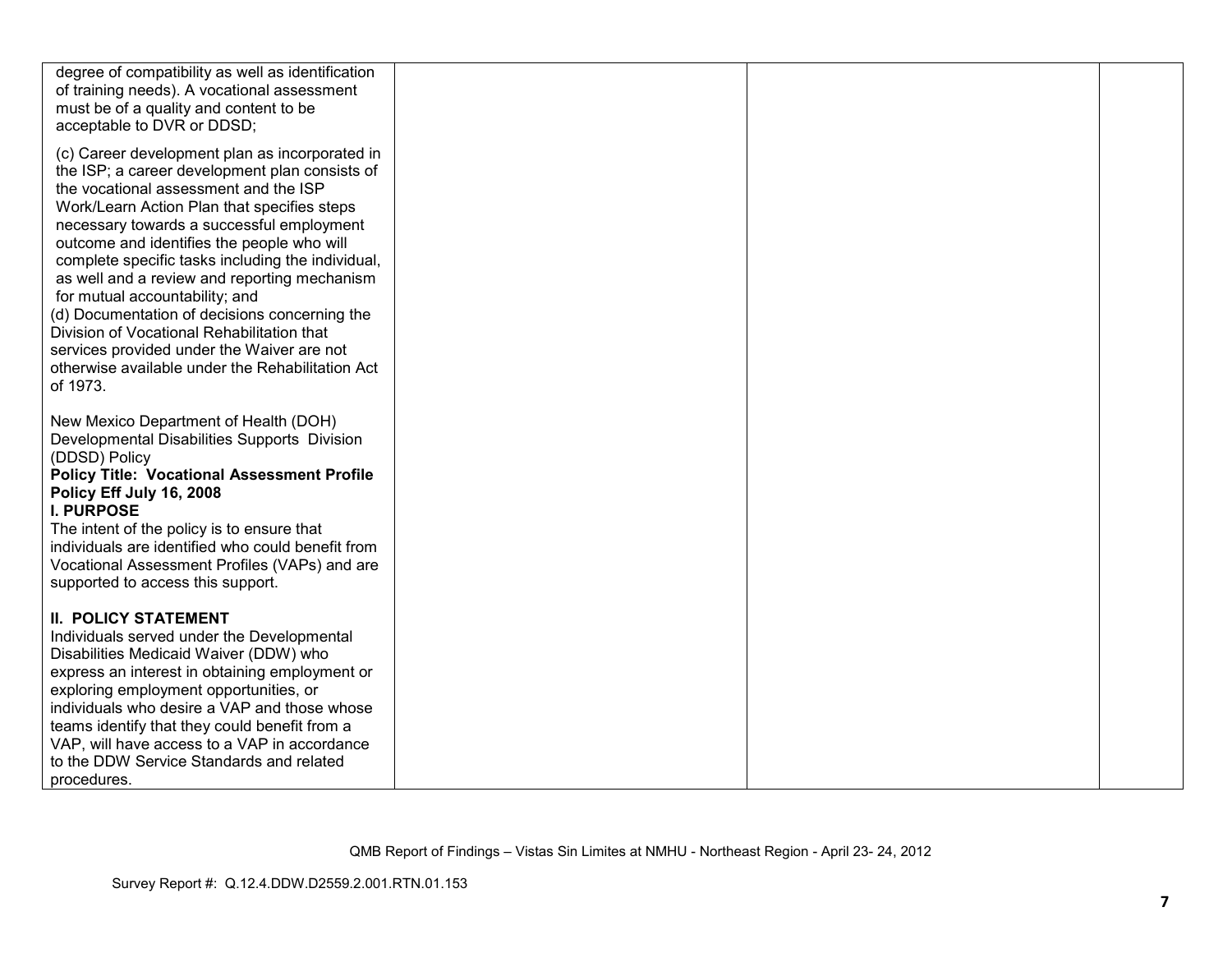| Tag #1A20 Direct Support Personnel<br><b>Training</b>                                                                                                                                                                                                                                                                                                                                                                                                                                                                                                                                                                                                                                                                                                                                                                                                                                                                                                                                                                                                                                                                                                                                                                                                                                                                                                                                                                                                                                                                                                                                                                                                                                                | <b>Standard Level Deficiency</b>                                                                                                                                                                                                                                                                                                                                                                                                                   |                                                                                                                                                                              |  |
|------------------------------------------------------------------------------------------------------------------------------------------------------------------------------------------------------------------------------------------------------------------------------------------------------------------------------------------------------------------------------------------------------------------------------------------------------------------------------------------------------------------------------------------------------------------------------------------------------------------------------------------------------------------------------------------------------------------------------------------------------------------------------------------------------------------------------------------------------------------------------------------------------------------------------------------------------------------------------------------------------------------------------------------------------------------------------------------------------------------------------------------------------------------------------------------------------------------------------------------------------------------------------------------------------------------------------------------------------------------------------------------------------------------------------------------------------------------------------------------------------------------------------------------------------------------------------------------------------------------------------------------------------------------------------------------------------|----------------------------------------------------------------------------------------------------------------------------------------------------------------------------------------------------------------------------------------------------------------------------------------------------------------------------------------------------------------------------------------------------------------------------------------------------|------------------------------------------------------------------------------------------------------------------------------------------------------------------------------|--|
| Developmental Disabilities (DD) Waiver Service<br>Standards effective 4/1/2007<br><b>CHAPTER 1 IV. GENERAL REQUIREMENTS</b><br><b>FOR PROVIDER AGENCY SERVICE</b><br><b>PERSONNEL:</b> The objective of this section is to<br>establish personnel standards for DD Medicaid<br>Waiver Provider Agencies for the following<br>services: Community Living Supports,<br>Community Inclusion Services, Respite,<br>Substitute Care and Personal Support<br>Companion Services. These standards apply to<br>all personnel who provide services, whether<br>directly employed or subcontracting with the<br>Provider Agency. Additional personnel<br>requirements and qualifications may be<br>applicable for specific service standards.<br>C. Orientation and Training Requirements:<br>Orientation and training for direct support staff<br>and his or her supervisors shall comply with the<br>DDSD/DOH Policy Governing the Training<br>Requirements for Direct Support Staff and<br><b>Internal Service Coordinators Serving</b><br>Individuals with Developmental Disabilities to<br>include the following:<br>(1) Each new employee shall receive<br>appropriate orientation, including but not<br>limited to, all policies relating to fire<br>prevention, accident prevention, incident<br>management and reporting, and<br>emergency procedures; and<br>Individual-specific training for each<br>(2)<br>individual under his or her direct care, as<br>described in the individual service plan,<br>prior to working alone with the individual.<br>Department of Health (DOH) Developmental<br><b>Disabilities Supports Division (DDSD) Policy</b><br>- Policy Title: Training Requirements for | Based on record review, the Agency failed to<br>ensure that Orientation and Training<br>requirements were met for 1 of 6 Direct Support<br>Personnel.<br>Review of Direct Support Personnel training<br>records found no evidence of the following<br>required DOH/DDSD trainings and certification<br>being completed:<br>• Pre- Service (DSP #44)<br>• Person-Centered Planning (1-Day) (DSP<br>#44)<br>• First Aid (DSP #44)<br>• CPR (DSP #44) | Provider:<br>State your Plan of Correction for the findings in<br>this Tag above this line.<br>Enter your Quality Assurance/Quality<br>Improvement processes below the line. |  |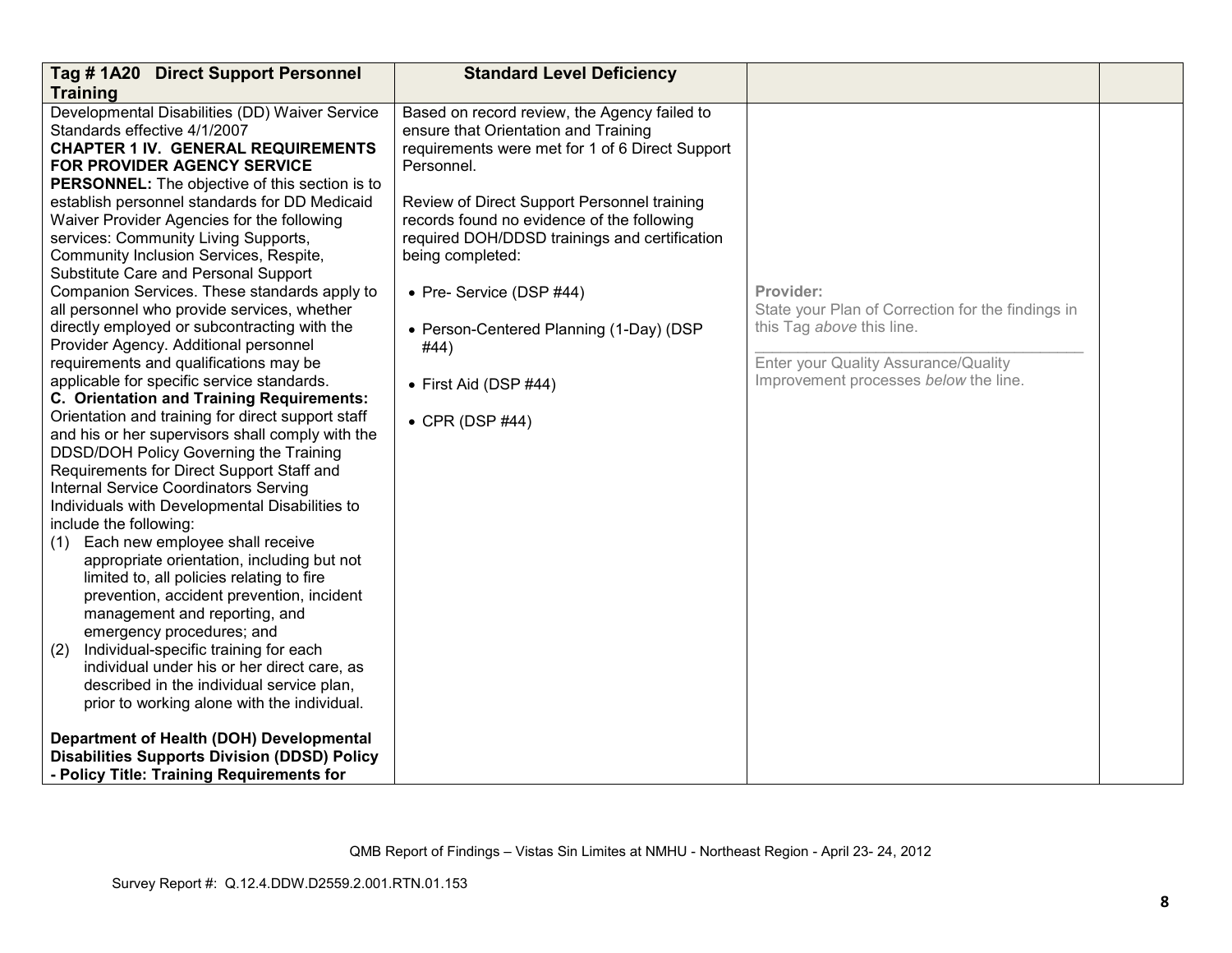| Direct Service Agency Staff Policy - Eff.            |  |  |
|------------------------------------------------------|--|--|
| March 1, 2007 - II. POLICY STATEMENTS:               |  |  |
| A. Individuals shall receive services from           |  |  |
| competent and qualified staff.                       |  |  |
| B. Staff shall complete individual-specific          |  |  |
| (formerly known as "Addendum B") training            |  |  |
| requirements in accordance with the                  |  |  |
| specifications described in the individual service   |  |  |
| plan (ISP) of each individual served.                |  |  |
| C. Staff shall complete training on DOH-             |  |  |
| approved incident reporting procedures in            |  |  |
| accordance with 7 NMAC 1.13.                         |  |  |
| D. Staff providing direct services shall complete    |  |  |
| training in universal precautions on an annual       |  |  |
| basis. The training materials shall meet             |  |  |
| Occupational Safety and Health Administration        |  |  |
| (OSHA) requirements.                                 |  |  |
| E. Staff providing direct services shall maintain    |  |  |
| certification in first aid and CPR. The training     |  |  |
| materials shall meet OSHA                            |  |  |
| requirements/guidelines.                             |  |  |
| F. Staff who may be exposed to hazardous             |  |  |
| chemicals shall complete relevant training in        |  |  |
| accordance with OSHA requirements.                   |  |  |
| G. Staff shall be certified in a DDSD-approved       |  |  |
| behavioral intervention system (e.g., Mandt,         |  |  |
| CPI) before using physical restraint techniques.     |  |  |
| Staff members providing direct services shall        |  |  |
| maintain certification in a DDSD-approved            |  |  |
| behavioral intervention system if an individual      |  |  |
| they support has a behavioral crisis plan that       |  |  |
| includes the use of physical restraint techniques.   |  |  |
| H. Staff shall complete and maintain certification   |  |  |
| in a DDSD-approved medication course in              |  |  |
| accordance with the DDSD Medication Delivery         |  |  |
| Policy M-001.                                        |  |  |
| I. Staff providing direct services shall complete    |  |  |
| safety training within the first thirty (30) days of |  |  |
| employment and before working alone with an          |  |  |
| individual receiving service.                        |  |  |
|                                                      |  |  |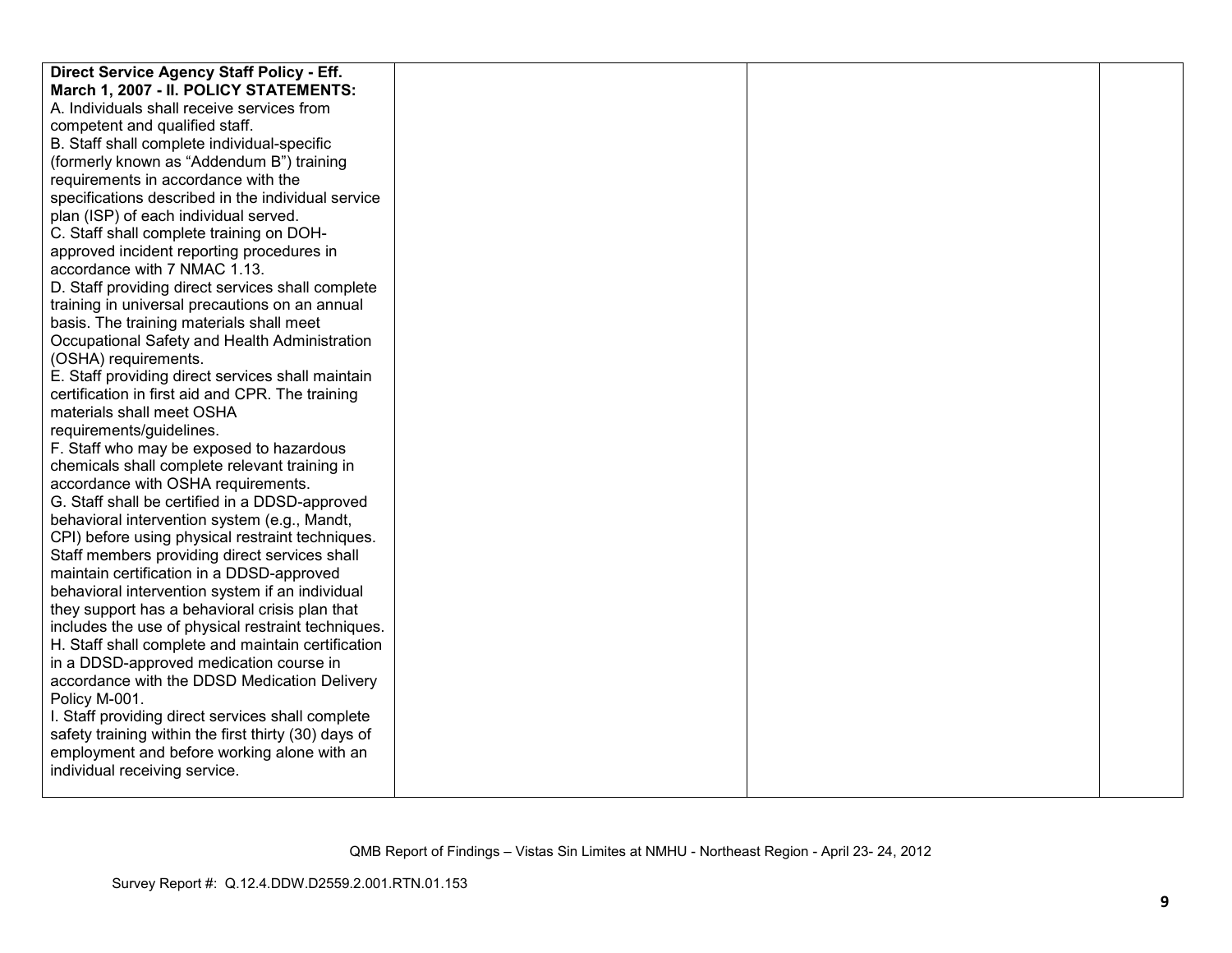| Tag #1A22 Agency Personnel<br><b>Competency</b>                                                                                                                                                                           | <b>Condition of Participation</b><br><b>Level Deficiency</b>                                                                                                                                 |                                                                   |  |
|---------------------------------------------------------------------------------------------------------------------------------------------------------------------------------------------------------------------------|----------------------------------------------------------------------------------------------------------------------------------------------------------------------------------------------|-------------------------------------------------------------------|--|
|                                                                                                                                                                                                                           |                                                                                                                                                                                              |                                                                   |  |
| Developmental Disabilities (DD) Waiver Service<br>Standards effective 4/1/2007<br><b>CHAPTER 1 IV. GENERAL REQUIREMENTS</b><br><b>FOR PROVIDER AGENCY SERVICE</b>                                                         | After an analysis of the evidence it has been<br>determined there is a significant potential for a<br>negative outcome to occur.                                                             |                                                                   |  |
| <b>PERSONNEL:</b> The objective of this section is to<br>establish personnel standards for DD Medicaid<br>Waiver Provider Agencies for the following<br>services: Community Living Supports,                              | Based on interview, the Agency failed to ensure<br>that training competencies were met for 2 of 2<br>Direct Support Personnel.                                                               |                                                                   |  |
| Community Inclusion Services, Respite,<br>Substitute Care and Personal Support<br>Companion Services. These standards apply to<br>all personnel who provide services, whether                                             | When DSP were asked if the Individual had a<br>Positive Behavioral Supports Plan and if so,<br>what the plan covered, the following was<br>reported:                                         | Provider:<br>State your Plan of Correction for the findings in    |  |
| directly employed or subcontracting with the<br>Provider Agency. Additional personnel<br>requirements and qualifications may be                                                                                           | • DSP #44 stated, "I haven't had any training<br>and it's not in the book". According to the                                                                                                 | this Tag above this line.<br>Enter your Quality Assurance/Quality |  |
| applicable for specific service standards.<br>F. Qualifications for Direct Service<br>Personnel: The following employment                                                                                                 | Individual Specific Training Section of the<br>ISP, the Individual requires a Positive<br>Behavioral Supports Plan. (Individual #1)                                                          | Improvement processes below the line.                             |  |
| qualifications and competency requirements are<br>applicable to all Direct Service Personnel<br>employed by a Provider Agency:<br>(1) Direct service personnel shall be eighteen<br>(18) years or older. Exception: Adult | When DSP were asked if the individual had a<br>Positive Behavioral Crisis Plan and if so,<br>what the plan covered, the following was<br>reported:                                           |                                                                   |  |
| Habilitation can employ direct care personnel<br>under the age of eighteen 18 years, but the<br>employee shall work directly under a<br>supervisor, who is physically present at all<br>times;                            | • DSP #44 stated, "I don't know." According to<br>the Individual Specific Training Section of the<br>ISP agency file, the individual has Positive<br>Behavioral Crisis Plan. (Individual #1) |                                                                   |  |
| (2) Direct service personnel shall have the ability<br>to read and carry out the requirements in an<br>ISP;                                                                                                               | When DSP were asked if the Individual had<br>an Occupational Therapy Plan and if so, what<br>the plan covered, the following was reported:                                                   |                                                                   |  |
| (3) Direct service personnel shall be available to<br>communicate in the language that is<br>functionally required by the individual or in the<br>use of any specific augmentative                                        | • DSP #44 stated, "Yes he does, I don't know<br>what the plan covers." According to the<br>Individual Specific Training Section of the ISP<br>the Individual requires an Occupational        |                                                                   |  |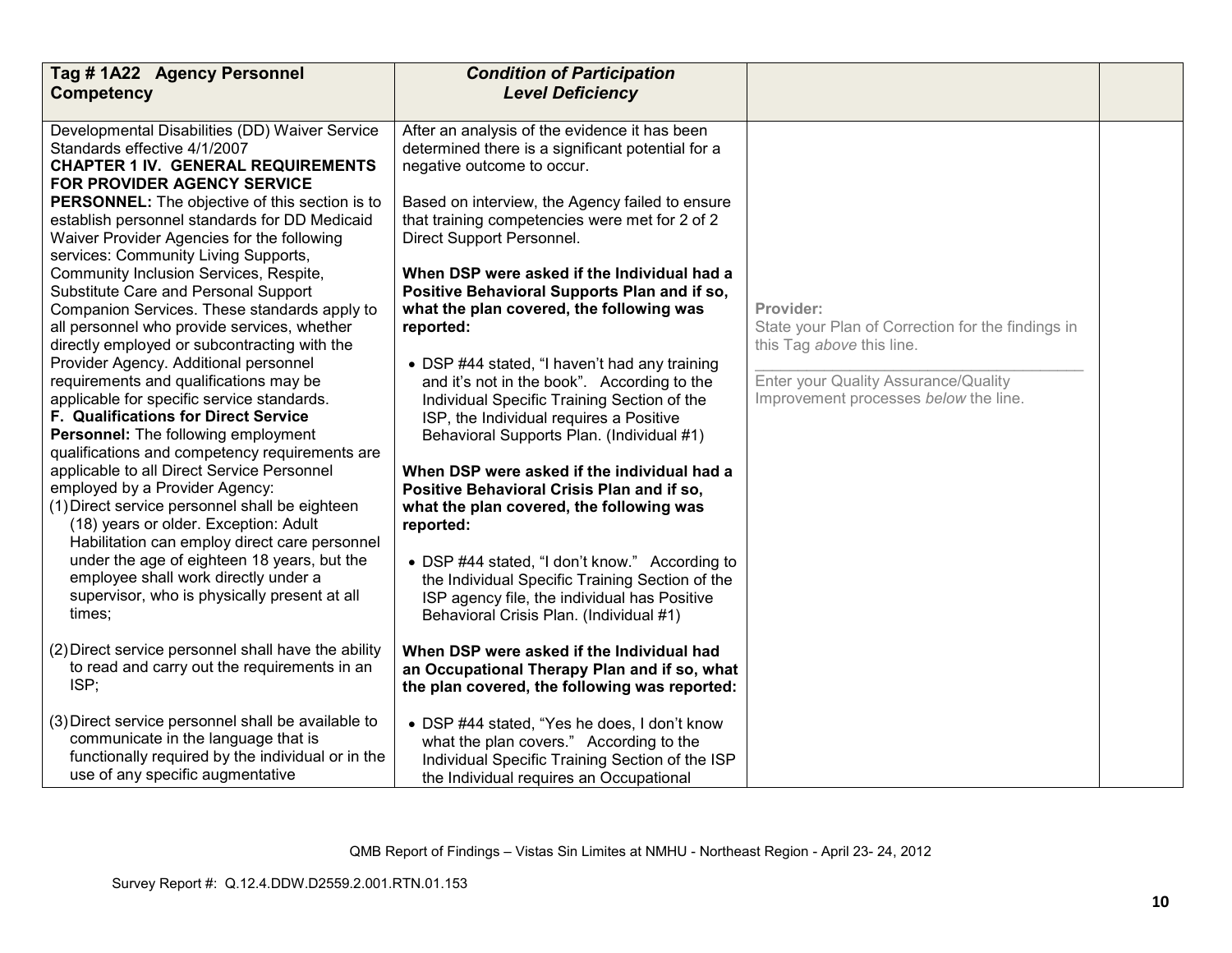| communication system utilized by the                                                                                                                                                                                                                                                                                                                                                                                                                                                                                                                                                                                                                                                                                                                                                   | Therapy Plan. (Individual #1)                                                                                                                                                                                                                                                                                                  |  |
|----------------------------------------------------------------------------------------------------------------------------------------------------------------------------------------------------------------------------------------------------------------------------------------------------------------------------------------------------------------------------------------------------------------------------------------------------------------------------------------------------------------------------------------------------------------------------------------------------------------------------------------------------------------------------------------------------------------------------------------------------------------------------------------|--------------------------------------------------------------------------------------------------------------------------------------------------------------------------------------------------------------------------------------------------------------------------------------------------------------------------------|--|
| individual;                                                                                                                                                                                                                                                                                                                                                                                                                                                                                                                                                                                                                                                                                                                                                                            |                                                                                                                                                                                                                                                                                                                                |  |
| (4) Direct service personnel shall meet the<br>qualifications specified by DDSD in the Policy<br>Governing the Training Requirements for<br>Direct Support Staff and Internal Service<br>Coordinators, Serving Individuals with<br>Developmental Disabilities; and                                                                                                                                                                                                                                                                                                                                                                                                                                                                                                                     | When DSP were asked if the Individual had<br>Health Care Plans and if so, what the plan(s)<br>covered, the following was reported:<br>• DSP 44 stated, "I'm sure he does but I don't<br>see any in the book." As indicated by the<br>Agency file, the Individual has Health Care<br>Plans for GERD and Aspiration. (Individual |  |
| (5) Direct service Provider Agencies of Respite<br>Services, Substitute Care, Personal Support<br>Services, Nutritional Counseling, Therapists<br>and Nursing shall demonstrate basic<br>knowledge of developmental disabilities and<br>have training or demonstrable qualifications<br>related to the role he or she is performing and<br>complete individual specific training as<br>required in the ISP for each individual he or<br>she support.                                                                                                                                                                                                                                                                                                                                   | #1)<br>When DSP were asked if the Individual had a<br><b>Medical Emergency Response Plans and if</b><br>so, what the plan(s) covered, the following<br>was reported:<br>• DSP 44 stated, "Going to be honest, I don't<br>know." As indicated by the Agency file the<br>Individual has Crisis Plans/Medical                     |  |
| (6) Report required personnel training status to<br>the DDSD Statewide Training Database as<br>specified in DDSD policies as related to<br>training requirements as follows:<br>(a) Initial comprehensive personnel status<br>report (name, date of hire, Social Security<br>number category) on all required<br>personnel to be submitted to DDSD<br>Statewide Training Database within the<br>first ninety (90) calendar days of<br>providing services;<br>(b) Staff who do not wish to use his or her<br>Social Security Number may request an<br>alternative tracking number; and<br>Quarterly personnel update reports sent<br>(C)<br>to DDSD Statewide Training Database to<br>reflect new hires, terminations, inter-<br>provider Agency position changes, and<br>name changes. | Emergency Response Plan for Aspiration &<br>GERD). (Individual #1)<br>• DSP #42 stated "There's none." As indicated<br>by the agency file the individual has a<br>Medical Emergency Response Plan for DVT<br>blood clots. (Individual #2)                                                                                      |  |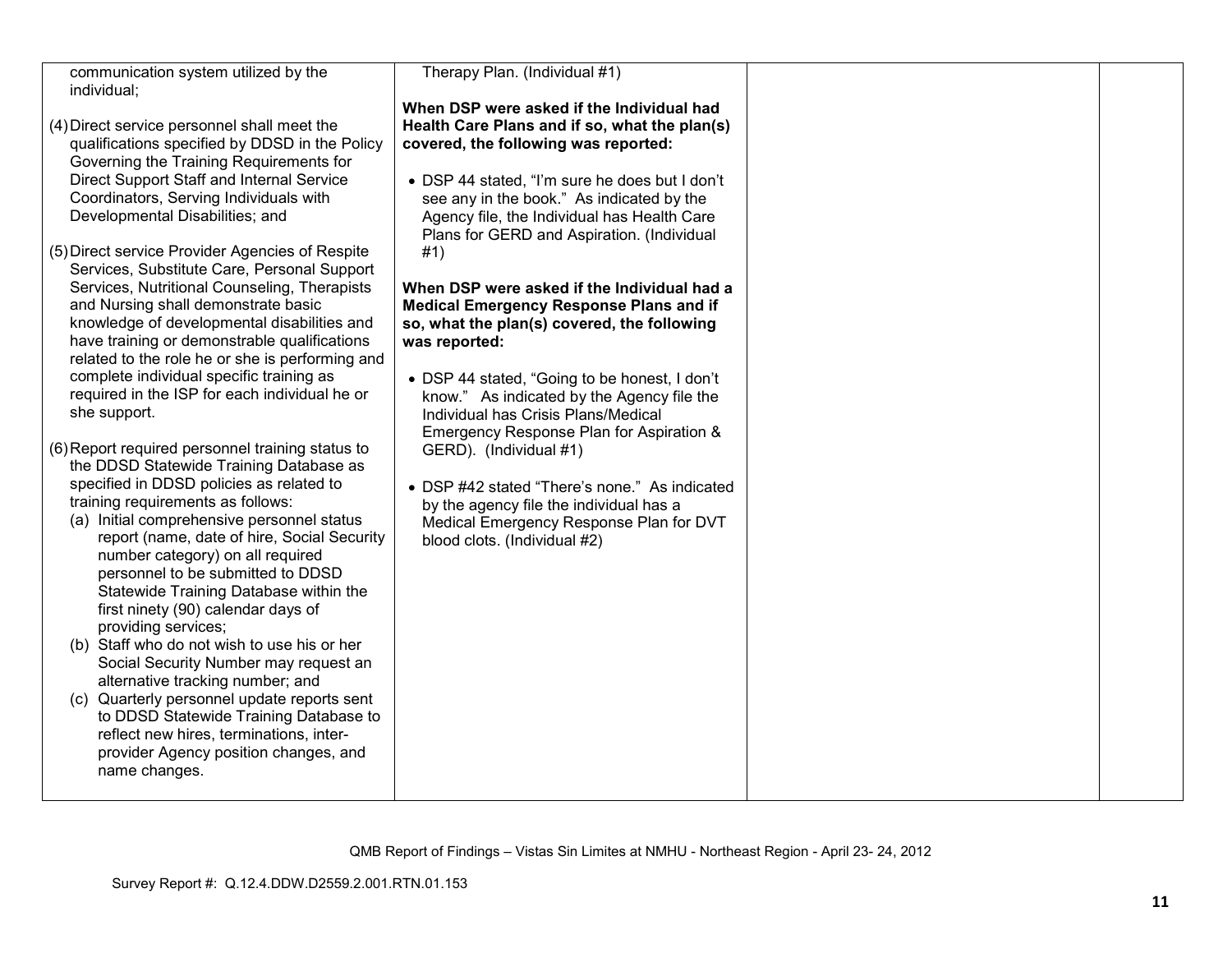| Department of Health (DOH) Developmental                                                         |  |  |
|--------------------------------------------------------------------------------------------------|--|--|
| <b>Disabilities Supports Division (DDSD) Policy</b><br>- Policy Title: Training Requirements for |  |  |
| Direct Service Agency Staff Policy - Eff.                                                        |  |  |
| March 1, 2007 - II. POLICY STATEMENTS:                                                           |  |  |
| A. Individuals shall receive services from                                                       |  |  |
| competent and qualified staff.                                                                   |  |  |
|                                                                                                  |  |  |
|                                                                                                  |  |  |
|                                                                                                  |  |  |
|                                                                                                  |  |  |
|                                                                                                  |  |  |
|                                                                                                  |  |  |
|                                                                                                  |  |  |
|                                                                                                  |  |  |
|                                                                                                  |  |  |
|                                                                                                  |  |  |
|                                                                                                  |  |  |
|                                                                                                  |  |  |
|                                                                                                  |  |  |
|                                                                                                  |  |  |
|                                                                                                  |  |  |
|                                                                                                  |  |  |
|                                                                                                  |  |  |
|                                                                                                  |  |  |
|                                                                                                  |  |  |
|                                                                                                  |  |  |
|                                                                                                  |  |  |
|                                                                                                  |  |  |
|                                                                                                  |  |  |
|                                                                                                  |  |  |
|                                                                                                  |  |  |
|                                                                                                  |  |  |
|                                                                                                  |  |  |
|                                                                                                  |  |  |
|                                                                                                  |  |  |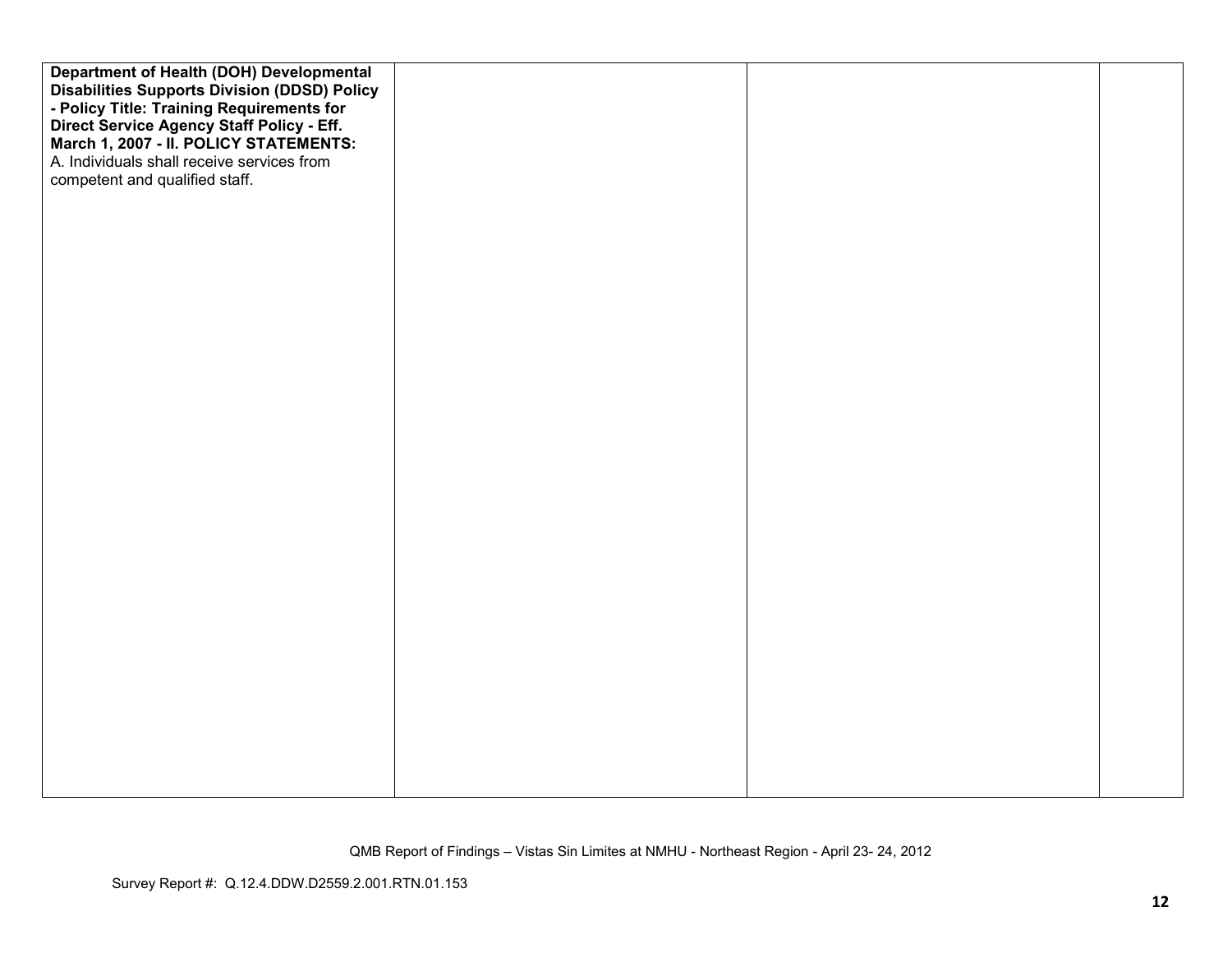| Tag # 1A28.1 Incident Mgt. System -                                                                  | <b>Condition of Participation</b>                 |                                                   |  |
|------------------------------------------------------------------------------------------------------|---------------------------------------------------|---------------------------------------------------|--|
| <b>Personnel Training</b>                                                                            | <b>Level Deficiency</b>                           |                                                   |  |
| NMAC 7.1.13.10 INCIDENT MANAGEMENT                                                                   | After an analysis of the evidence it has been     |                                                   |  |
| <b>SYSTEM REQUIREMENTS:</b>                                                                          | determined there is a significant potential for a |                                                   |  |
| A. General: All licensed health care facilities                                                      | negative outcome to occur.                        |                                                   |  |
| and community based service providers shall                                                          |                                                   |                                                   |  |
| establish and maintain an incident management                                                        | Based on record review and interview, the         |                                                   |  |
| system, which emphasizes the principles of                                                           | Agency failed to provide documentation verifying  |                                                   |  |
| prevention and staff involvement. The licensed                                                       | completion of Incident Management Training for    |                                                   |  |
| health care facility or community based service                                                      | 4 of 7 Agency Personnel.                          |                                                   |  |
| provider shall ensure that the incident                                                              |                                                   |                                                   |  |
| management system policies and procedures                                                            | <b>Direct Support Personnel (DSP):</b>            |                                                   |  |
| requires all employees to be competently trained                                                     | • Incident Management Training (Abuse,            | Provider:                                         |  |
| to respond to, report, and document incidents in                                                     | Neglect & Misappropriation of Consumers'          | State your Plan of Correction for the findings in |  |
| a timely and accurate manner.                                                                        | Property) (#40, 41 & 42)                          | this Tag above this line.                         |  |
| D. Training Documentation: All licensed                                                              |                                                   |                                                   |  |
| health care facilities and community based                                                           | When Direct Support Personnel were asked          | Enter your Quality Assurance/Quality              |  |
| service providers shall prepare training                                                             | what two State Agencies must be contacted         | Improvement processes below the line.             |  |
| documentation for each employee to include a                                                         | when there is suspected Abuse, Neglect &          |                                                   |  |
| signed statement indicating the date, time, and                                                      | <b>Misappropriation of Consumers' Property,</b>   |                                                   |  |
| place they received their incident management                                                        | the following was reported:                       |                                                   |  |
| reporting instruction. The licensed health care                                                      |                                                   |                                                   |  |
| facility and community based service provider                                                        | • DSP #41 stated, "CYFD, it all falls under       |                                                   |  |
| shall maintain documentation of an employee's                                                        | CYFD." Staff was not able to identify the two     |                                                   |  |
| training for a period of at least twelve (12)                                                        | State Agencies as APS & DHI.                      |                                                   |  |
| months, or six (6) months after termination of an                                                    |                                                   |                                                   |  |
| employee's employment. Training curricula shall                                                      | • DSP #44 stated, "I don't remember." Staff       |                                                   |  |
| be kept on the provider premises and made                                                            | was not able to identify the two State            |                                                   |  |
| available on request by the department. Training                                                     | Agencies as APS & DHI.                            |                                                   |  |
| documentation shall be made available                                                                |                                                   |                                                   |  |
| immediately upon a division representative's                                                         |                                                   |                                                   |  |
| request. Failure to provide employee training                                                        |                                                   |                                                   |  |
| documentation shall subject the licensed health                                                      |                                                   |                                                   |  |
| care facility or community based service                                                             |                                                   |                                                   |  |
| provider to the penalties provided for in this rule.                                                 |                                                   |                                                   |  |
| <b>Policy Title: Training Requirements for Direct</b><br>Service Agency Staff Policy - Eff. March 1, |                                                   |                                                   |  |
| 2007                                                                                                 |                                                   |                                                   |  |
| <b>II. POLICY STATEMENTS:</b>                                                                        |                                                   |                                                   |  |
| A. Individuals shall receive services from                                                           |                                                   |                                                   |  |
|                                                                                                      |                                                   |                                                   |  |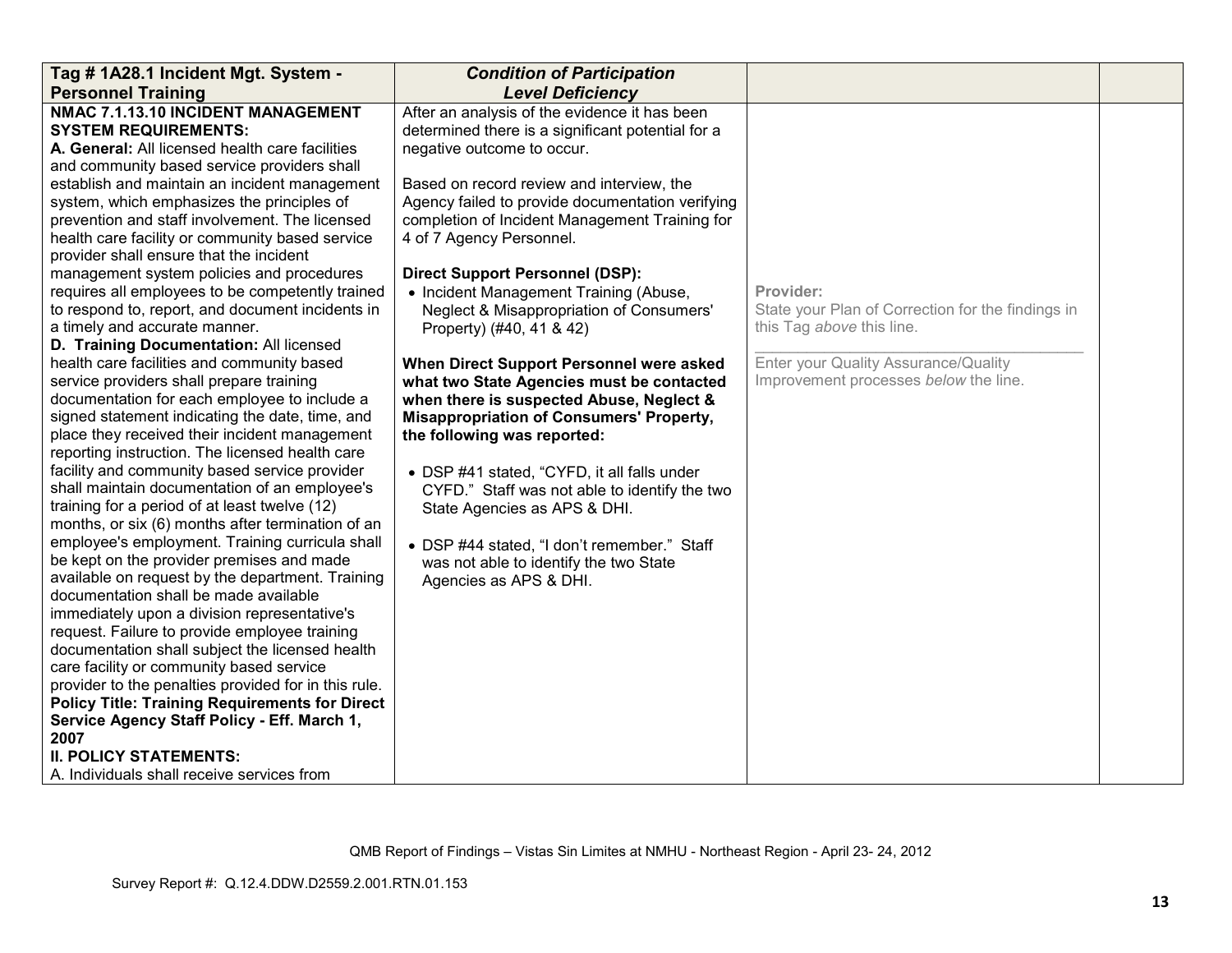| competent and qualified staff.<br>C. Staff shall complete training on DOH-<br>approved incident reporting procedures in<br>accordance with 7 NMAC 1.13. |  |  |
|---------------------------------------------------------------------------------------------------------------------------------------------------------|--|--|
|                                                                                                                                                         |  |  |
|                                                                                                                                                         |  |  |
|                                                                                                                                                         |  |  |
|                                                                                                                                                         |  |  |
|                                                                                                                                                         |  |  |
|                                                                                                                                                         |  |  |
|                                                                                                                                                         |  |  |
|                                                                                                                                                         |  |  |
|                                                                                                                                                         |  |  |
|                                                                                                                                                         |  |  |
|                                                                                                                                                         |  |  |
|                                                                                                                                                         |  |  |
|                                                                                                                                                         |  |  |
|                                                                                                                                                         |  |  |
|                                                                                                                                                         |  |  |
|                                                                                                                                                         |  |  |
|                                                                                                                                                         |  |  |
|                                                                                                                                                         |  |  |
|                                                                                                                                                         |  |  |
|                                                                                                                                                         |  |  |
|                                                                                                                                                         |  |  |
|                                                                                                                                                         |  |  |
|                                                                                                                                                         |  |  |
|                                                                                                                                                         |  |  |
|                                                                                                                                                         |  |  |
|                                                                                                                                                         |  |  |
|                                                                                                                                                         |  |  |
|                                                                                                                                                         |  |  |
|                                                                                                                                                         |  |  |
|                                                                                                                                                         |  |  |
|                                                                                                                                                         |  |  |
|                                                                                                                                                         |  |  |
|                                                                                                                                                         |  |  |
|                                                                                                                                                         |  |  |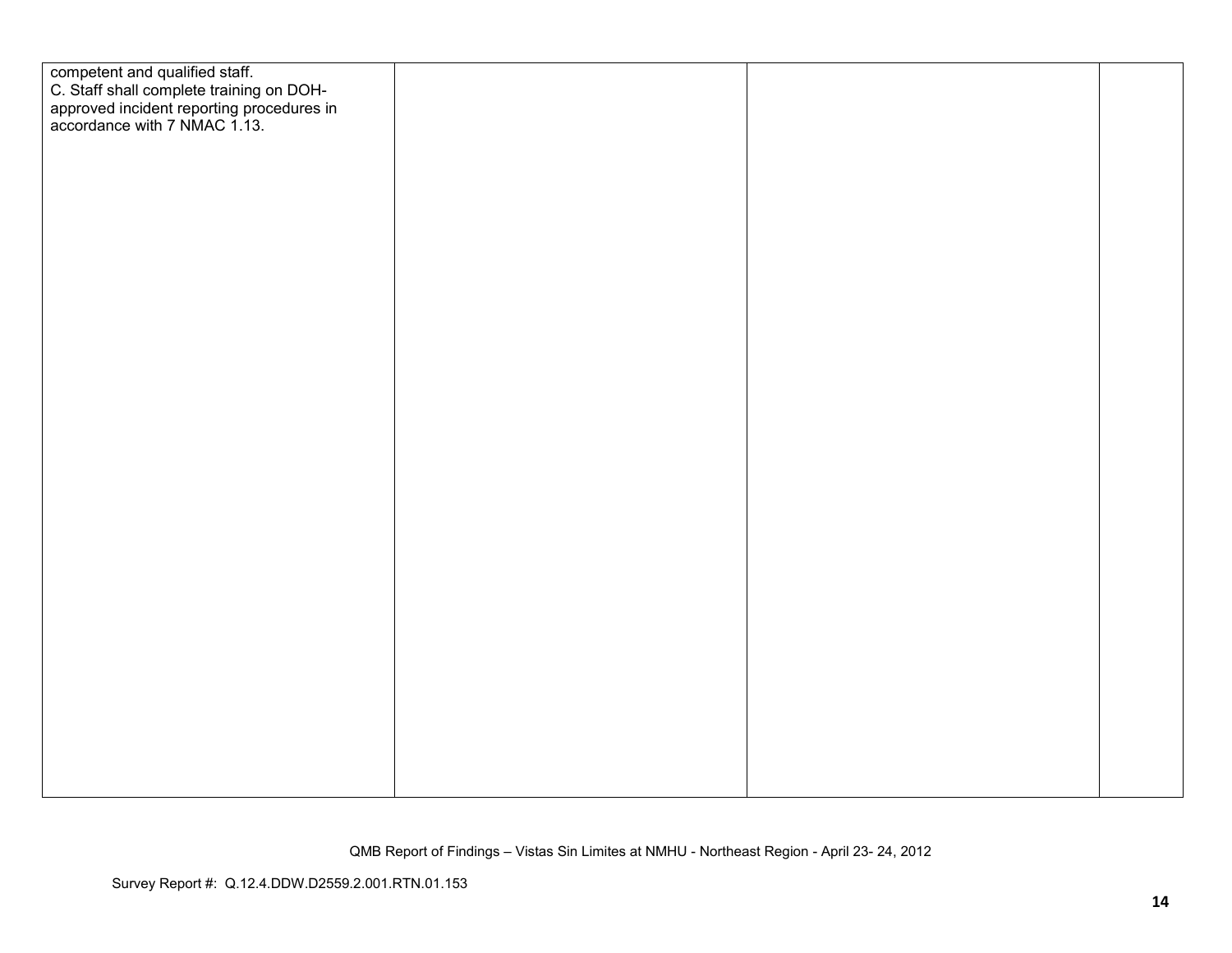| Tag # 1A28.2 Incident Mgt. System -<br><b>Parent/Guardian Training</b>                                                                                                                                                                                                                                                                                                                                                                                                                                                                                                                                                                                                                                                                                                                                                                                                                                                                                             | <b>Standard Level Deficiency</b>                                                                                                                                                                                                                                                                                                                                                                                                                                                                           |                                                                                             |  |
|--------------------------------------------------------------------------------------------------------------------------------------------------------------------------------------------------------------------------------------------------------------------------------------------------------------------------------------------------------------------------------------------------------------------------------------------------------------------------------------------------------------------------------------------------------------------------------------------------------------------------------------------------------------------------------------------------------------------------------------------------------------------------------------------------------------------------------------------------------------------------------------------------------------------------------------------------------------------|------------------------------------------------------------------------------------------------------------------------------------------------------------------------------------------------------------------------------------------------------------------------------------------------------------------------------------------------------------------------------------------------------------------------------------------------------------------------------------------------------------|---------------------------------------------------------------------------------------------|--|
| NMAC 7.1.13.10 INCIDENT MANAGEMENT<br><b>SYSTEM REQUIREMENTS:</b><br>A. General: All licensed health care facilities<br>and community based service providers shall<br>establish and maintain an incident management<br>system, which emphasizes the principles of<br>prevention and staff involvement. The licensed<br>health care facility or community based service<br>provider shall ensure that the incident<br>management system policies and procedures<br>requires all employees to be competently trained<br>to respond to, report, and document incidents in<br>a timely and accurate manner.                                                                                                                                                                                                                                                                                                                                                           | Based on record review, the Agency failed to<br>provide documentation indicating consumer,<br>family members, or legal guardians had received<br>an orientation packet including incident<br>management system policies and procedural<br>information concerning the reporting of Abuse,<br>Neglect and Misappropriation of Consumers'<br>Property, for 3 of 3 individuals.<br>• Parent/Guardian Incident Management<br>Training (Abuse, Neglect & Misappropriation<br>of Consumers' Property) (#1, 2 & 3) | Provider:<br>State your Plan of Correction for the findings in<br>this Tag above this line. |  |
| E. Consumer and Guardian Orientation<br>Packet: Consumers, family members and legal<br>guardians shall be made aware of and have<br>available immediate accessibility to the licensed<br>health care facility and community based service<br>provider incident reporting processes. The<br>licensed health care facility and community<br>based service provider shall provide consumers,<br>family members or legal guardians an<br>orientation packet to include incident<br>management systems policies and procedural<br>information concerning the reporting of abuse,<br>neglect or misappropriation. The licensed health<br>care facility and community based service<br>provider shall include a signed statement<br>indicating the date, time, and place they<br>received their orientation packet to be contained<br>in the consumer's file. The appropriate<br>consumer, family member or legal guardian shall<br>sign this at the time of orientation. |                                                                                                                                                                                                                                                                                                                                                                                                                                                                                                            | Enter your Quality Assurance/Quality<br>Improvement processes below the line.               |  |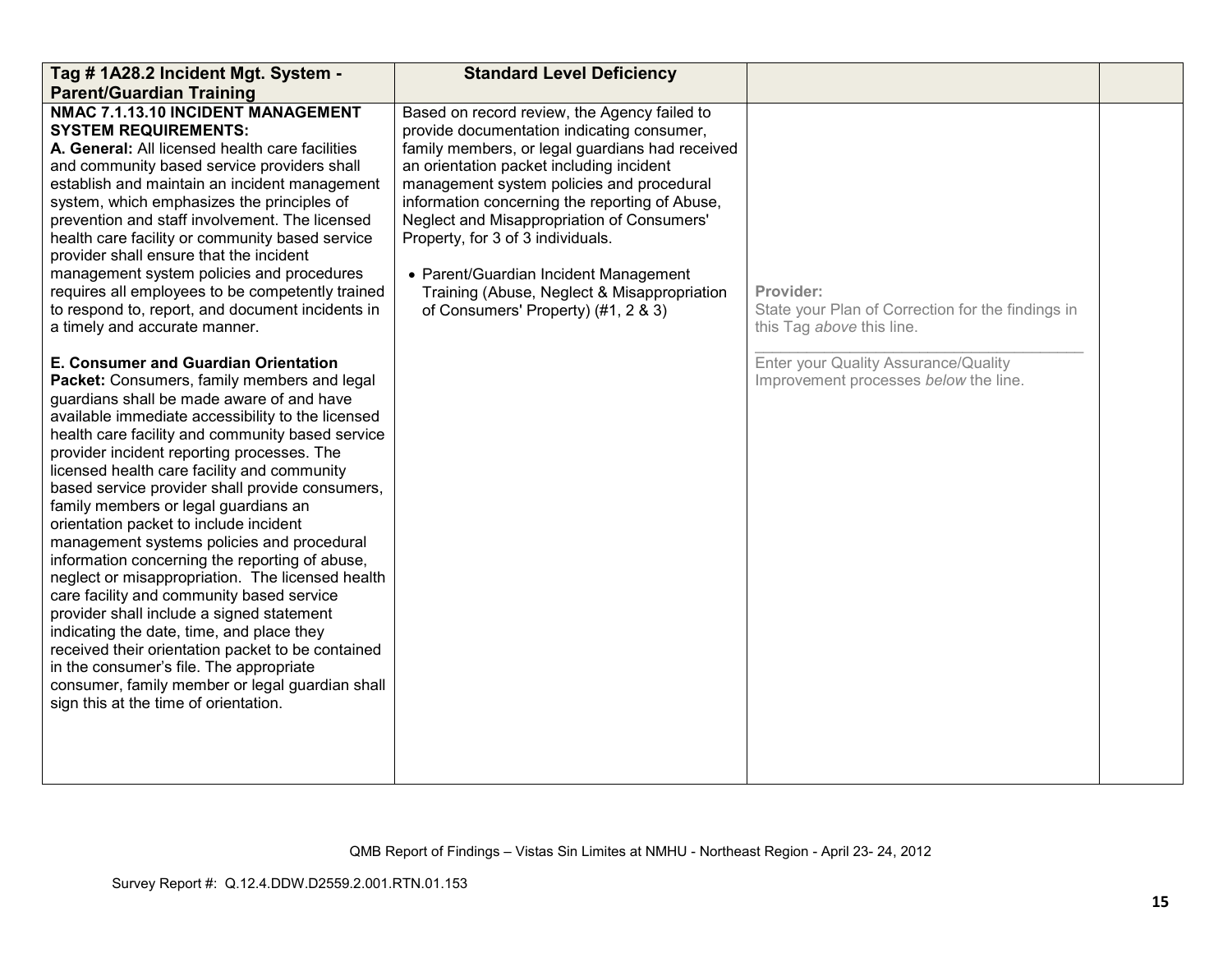| <b>Standard of Care</b>                                                                                                                                                                                                                                                                                                                                                                                                                                                                                                                                                                                                                                                                                                                                                                                                                                                                                                                                                                                                                                                                                                                                                                                                                                                                                                                                                                                                                                  | <b>Deficiencies</b>                                                                                                                                                                                                                                                                                                                                                                                                                                                                                                                                                                                                                 | <b>Agency Plan of Correction, On-going</b><br><b>QA/QI &amp; Responsible Party</b>                                                                                           | <b>Date</b><br><b>Due</b> |
|----------------------------------------------------------------------------------------------------------------------------------------------------------------------------------------------------------------------------------------------------------------------------------------------------------------------------------------------------------------------------------------------------------------------------------------------------------------------------------------------------------------------------------------------------------------------------------------------------------------------------------------------------------------------------------------------------------------------------------------------------------------------------------------------------------------------------------------------------------------------------------------------------------------------------------------------------------------------------------------------------------------------------------------------------------------------------------------------------------------------------------------------------------------------------------------------------------------------------------------------------------------------------------------------------------------------------------------------------------------------------------------------------------------------------------------------------------|-------------------------------------------------------------------------------------------------------------------------------------------------------------------------------------------------------------------------------------------------------------------------------------------------------------------------------------------------------------------------------------------------------------------------------------------------------------------------------------------------------------------------------------------------------------------------------------------------------------------------------------|------------------------------------------------------------------------------------------------------------------------------------------------------------------------------|---------------------------|
|                                                                                                                                                                                                                                                                                                                                                                                                                                                                                                                                                                                                                                                                                                                                                                                                                                                                                                                                                                                                                                                                                                                                                                                                                                                                                                                                                                                                                                                          | CMS Assurance - Health and Welfare - The state, on an ongoing basis, identifies, addresses and seeks to prevent occurrences of                                                                                                                                                                                                                                                                                                                                                                                                                                                                                                      |                                                                                                                                                                              |                           |
|                                                                                                                                                                                                                                                                                                                                                                                                                                                                                                                                                                                                                                                                                                                                                                                                                                                                                                                                                                                                                                                                                                                                                                                                                                                                                                                                                                                                                                                          | abuse, neglect and exploitation. Individuals shall be afforded their basic human rights. The provider supports individuals to access                                                                                                                                                                                                                                                                                                                                                                                                                                                                                                |                                                                                                                                                                              |                           |
| needed healthcare services in a timely manner.                                                                                                                                                                                                                                                                                                                                                                                                                                                                                                                                                                                                                                                                                                                                                                                                                                                                                                                                                                                                                                                                                                                                                                                                                                                                                                                                                                                                           |                                                                                                                                                                                                                                                                                                                                                                                                                                                                                                                                                                                                                                     |                                                                                                                                                                              |                           |
| Tag # 1A03 CQI System                                                                                                                                                                                                                                                                                                                                                                                                                                                                                                                                                                                                                                                                                                                                                                                                                                                                                                                                                                                                                                                                                                                                                                                                                                                                                                                                                                                                                                    | <b>Standard Level Deficiency</b>                                                                                                                                                                                                                                                                                                                                                                                                                                                                                                                                                                                                    |                                                                                                                                                                              |                           |
| Developmental Disabilities (DD) Waiver<br>Service Standards effective 4/1/2007<br><b>CHAPTER 1 I. PROVIDER AGENCY</b><br><b>ENROLLMENT PROCESS</b><br>I. Continuous Quality Management System:<br>Prior to approval or renewal of a DD Waiver<br>Provider Agreement, the Provider Agency is<br>required to submit in writing the current<br>Continuous Quality Improvement Plan to the<br>DOH for approval. In addition, on an annual<br>basis DD Waiver Provider Agencies shall<br>develop or update and implement the<br>Continuous Quality Improvement Plan. The<br>CQI Plan shall be used to 1) discover<br>strengths and challenges of the provider<br>agency, as well as strengths, and barriers<br>individuals experience in receiving the quality,<br>quantity, and meaningfulness of services that<br>he or she desires; 2) build on strengths and<br>remediate individual and provider level issues<br>to improve the provider's service provision<br>over time. At a minimum the CQI Plan shall<br>address how the agency will collect, analyze,<br>act on data and evaluate results related to:<br>Individual access to needed services and<br>(1)<br>supports;<br>Effectiveness and timeliness of<br>(2)<br>implementation of Individualized Service<br>Plans;<br>Trends in achievement of individual<br>(3)<br>outcomes in the Individual Service Plans;<br>(4)<br>Trends in medication and medical<br>incidents leading to adverse health | Based on record review the Agency failed to<br>develop and implement a Continuous Quality<br>Management System.<br>Review of the Agency's Continuous Quality<br>Improvement Plan provided during the on-site<br>survey did not contain the components required<br>by Standards.<br>The Agency's CQI Plan did not contain the<br>following components:<br>(3) Trends in achievement of individual<br>outcomes in the Individual Service Plans;<br>(5) Trends in the adequacy of planning and<br>coordination of healthcare supports at both<br>supervisory and direct support levels;<br>(6) Quality and completeness documentation; | Provider:<br>State your Plan of Correction for the findings in<br>this Tag above this line.<br>Enter your Quality Assurance/Quality<br>Improvement processes below the line. |                           |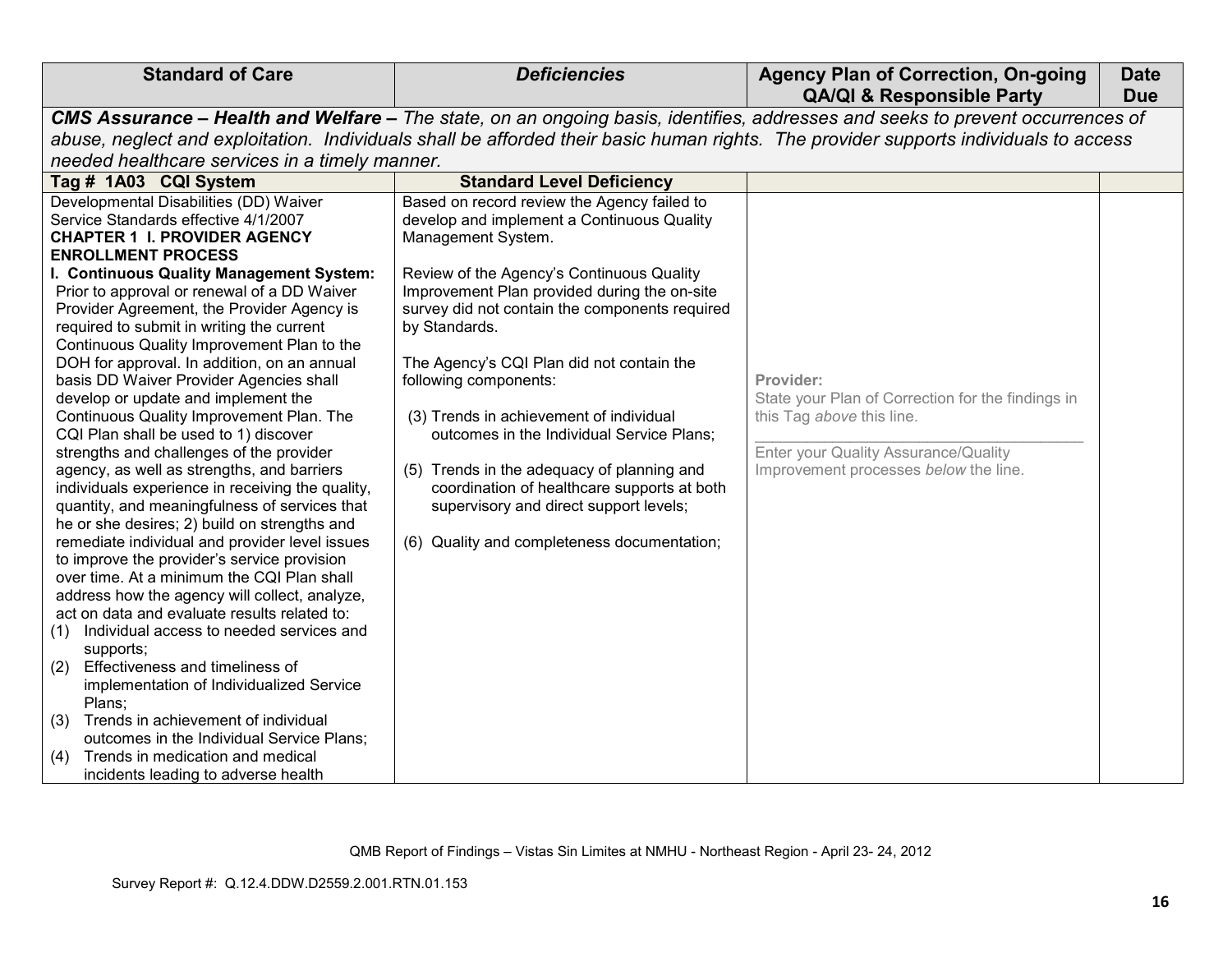| events;                                         |  |  |
|-------------------------------------------------|--|--|
| (5)<br>Trends in the adequacy of planning and   |  |  |
| coordination of healthcare supports at          |  |  |
| both supervisory and direct support levels;     |  |  |
| Quality and completeness documentation;<br>(6)  |  |  |
| and<br>Trends in individual and guardian<br>(7) |  |  |
| satisfaction.                                   |  |  |
|                                                 |  |  |
| <b>7.1.13.9 INCIDENT MANAGEMENT SYSTEM</b>      |  |  |
| <b>REPORTING REQUIREMENTS FOR</b>               |  |  |
| <b>COMMUNITY BASED SERVICE</b>                  |  |  |
| <b>PROVIDERS:</b>                               |  |  |
| E. Quality Improvement System for               |  |  |
| <b>Community Based Service Providers: The</b>   |  |  |
| community based service provider shall          |  |  |
| establish and implement a quality improvement   |  |  |
| system for reviewing alleged complaints and     |  |  |
| incidents. The incident management system       |  |  |
| shall include written documentation of          |  |  |
| corrective actions taken. The community based   |  |  |
| service provider shall maintain documented      |  |  |
| evidence that all alleged violations are        |  |  |
| thoroughly investigated, and shall take all     |  |  |
| reasonable steps to prevent further incidents.  |  |  |
| The community based service provider shall      |  |  |
| provide the following internal monitoring and   |  |  |
| facilitating quality improvement system:        |  |  |
| community based service providers               |  |  |
| (1)<br>funded through the long-term services    |  |  |
| division to provide waiver services shall       |  |  |
| have current incident management policy         |  |  |
| and procedures in place, which comply           |  |  |
| with the department's current                   |  |  |
| requirements;                                   |  |  |
| community based service providers<br>(2)        |  |  |
| providing developmental disabilities            |  |  |
| services must have a designated incident        |  |  |
| management coordinator in place;                |  |  |
| community based service providers<br>(4)        |  |  |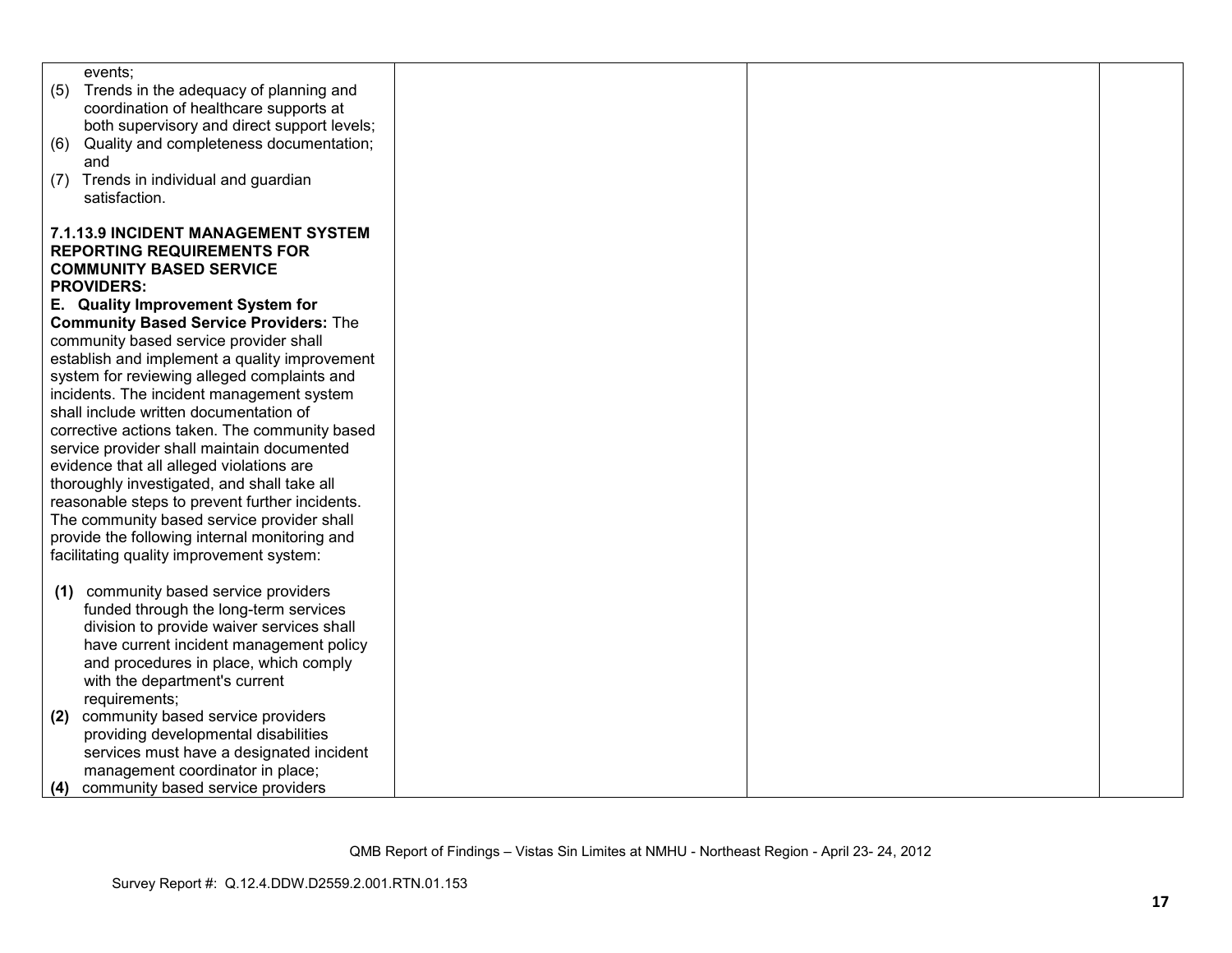| providing developmental disabilities<br>services must have an incident<br>management committee to address<br>internal and external incident reports for<br>the purpose of looking at internal root<br>causes and to take action on identified<br>trends or issues. |  |  |
|--------------------------------------------------------------------------------------------------------------------------------------------------------------------------------------------------------------------------------------------------------------------|--|--|
|                                                                                                                                                                                                                                                                    |  |  |
|                                                                                                                                                                                                                                                                    |  |  |
|                                                                                                                                                                                                                                                                    |  |  |
|                                                                                                                                                                                                                                                                    |  |  |
|                                                                                                                                                                                                                                                                    |  |  |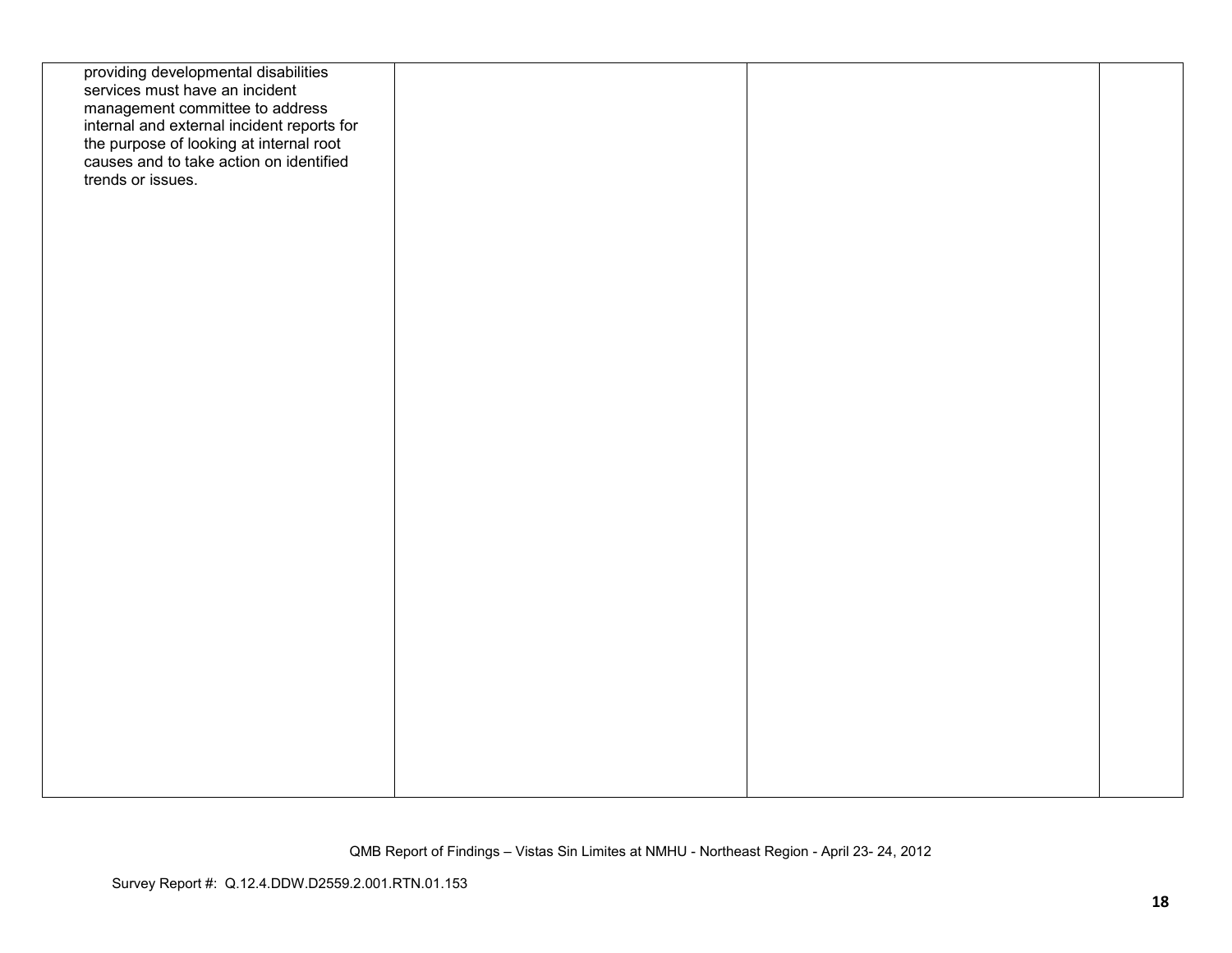| Tag # 1A15.2 & 5109 - Healthcare<br><b>Documentation</b>                                                                                                                                                                                                                                                                                                                                                                                                                                                                                                                                                                                                                                                                                                                                                                                                                                                                                                                                                                                                                                                                                                                                                                                                                                                                                                                                                                                                                                                                                                                                                                     | <b>CoP Level Deficiency</b>                                                                                                                                                                                                                                                                                                                                                                                                                                                                                                                                                                                                                                                                                                                                                                                 |                                                                                                                                                                              |  |
|------------------------------------------------------------------------------------------------------------------------------------------------------------------------------------------------------------------------------------------------------------------------------------------------------------------------------------------------------------------------------------------------------------------------------------------------------------------------------------------------------------------------------------------------------------------------------------------------------------------------------------------------------------------------------------------------------------------------------------------------------------------------------------------------------------------------------------------------------------------------------------------------------------------------------------------------------------------------------------------------------------------------------------------------------------------------------------------------------------------------------------------------------------------------------------------------------------------------------------------------------------------------------------------------------------------------------------------------------------------------------------------------------------------------------------------------------------------------------------------------------------------------------------------------------------------------------------------------------------------------------|-------------------------------------------------------------------------------------------------------------------------------------------------------------------------------------------------------------------------------------------------------------------------------------------------------------------------------------------------------------------------------------------------------------------------------------------------------------------------------------------------------------------------------------------------------------------------------------------------------------------------------------------------------------------------------------------------------------------------------------------------------------------------------------------------------------|------------------------------------------------------------------------------------------------------------------------------------------------------------------------------|--|
| Developmental Disabilities (DD) Waiver<br>Service Standards effective 4/1/2007<br><b>CHAPTER 1. III. PROVIDER AGENCY</b><br>DOCUMENTATION OF SERVICE DELIVERY<br><b>AND LOCATION - Healthcare</b><br><b>Documentation by Nurses For Community</b><br><b>Living Services, Community Inclusion</b><br><b>Services and Private Duty Nursing</b><br>Services: Nursing services must be available<br>as needed and documented for Provider<br>Agencies delivering Community Living<br>Services, Community Inclusion Services and<br>Private Duty Nursing Services.<br>Chapter 1. III. E. (1 - 4) (1) Documentation of<br>nursing assessment activities<br>(a) The following hierarchy shall be used to<br>determine which provider agency is<br>responsible for completion of the HAT and<br>MAAT and related subsequent planning and<br>training:<br>(i) Community living services provider<br>agency;<br>(ii) Private duty nursing provider agency;<br>(iii) Adult habilitation provider agency;<br>(iv) Community access provider agency; and<br>(v) Supported employment provider agency.<br>(b) The provider agency must arrange for their<br>nurse to complete the Health Assessment Tool<br>(HAT) and the Medication Administration<br>Assessment Tool (MAAT) on at least an annual<br>basis for each individual receiving community<br>living, community inclusion or private duty<br>nursing services, unless the provider agency<br>arranges for the individual's Primary Care<br>Practitioner (PCP) to voluntarily complete these<br>assessments in lieu of the agency nurse.<br>Agency nurses may also complete these | After an analysis of the evidence it has been<br>determined there is a significant potential for a<br>negative outcome to occur.<br>Based on record review, the Agency failed to<br>maintain the required documentation in the<br>Individuals Agency Record as required per<br>standard for 3 of 3 individual<br>The following were not found, incomplete and/or<br>not current:<br>• Electronic Health Assessment Tool (eChat)<br>(#1)<br>• Medication Administration Assessment Tool<br>(#1 & 2)<br>• Comprehensive Aspiration Risk Management<br>Plan $(#1)$<br>• Aspiration Risk Management Screening Tool<br>(#1)<br>• Special Health Care Needs:<br>• Nutritional Plan<br><sup>o</sup> Individual #3 - According to ISP the<br>individual is required to have a plan. No<br>evidence of a plan found. | Provider:<br>State your Plan of Correction for the findings in<br>this Tag above this line.<br>Enter your Quality Assurance/Quality<br>Improvement processes below the line. |  |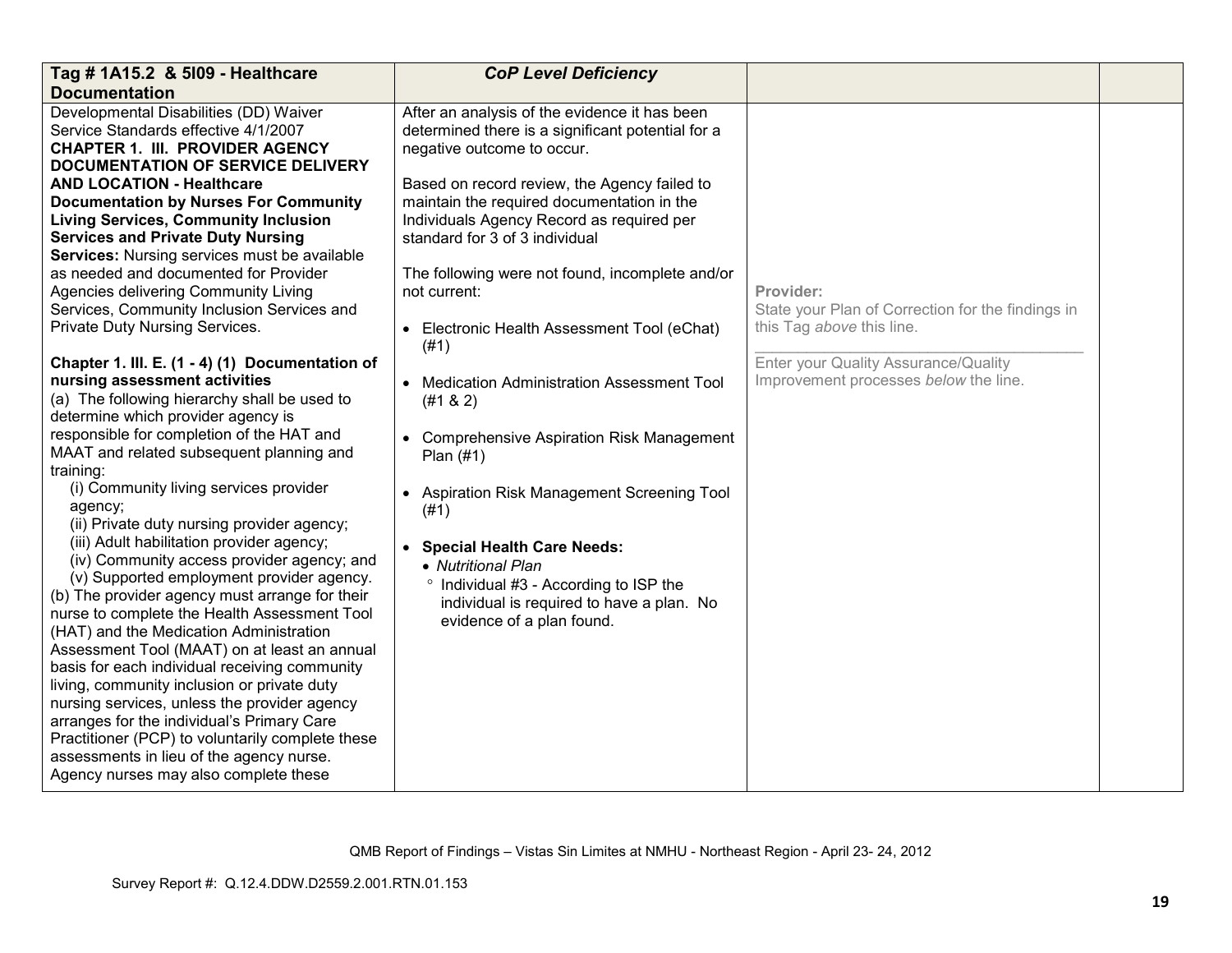| assessments in collaboration with the Primary     |  |  |
|---------------------------------------------------|--|--|
| Care Practitioner if they believe such            |  |  |
| consultation is necessary for an accurate         |  |  |
| assessment. Family Living Provider Agencies       |  |  |
| have the option of having the subcontracted       |  |  |
| caregiver complete the HAT instead of the         |  |  |
| nurse or PCP, if the caregiver is comfortable     |  |  |
| doing so. However, the agency nurse must be       |  |  |
| available to assist the caregiver upon request.   |  |  |
| (c) For newly allocated individuals, the HAT      |  |  |
| and the MAAT must be completed within             |  |  |
| seventy-two (72) hours of admission into direct   |  |  |
| services or two weeks following the initial ISP,  |  |  |
| whichever comes first.                            |  |  |
| (d) For individuals already in services, the HAT  |  |  |
| and the MAAT must be completed at least           |  |  |
| fourteen (14) days prior to the annual ISP        |  |  |
| meeting and submitted to all members of the       |  |  |
| interdisciplinary team. The HAT must also be      |  |  |
| completed at the time of any significant change   |  |  |
| in clinical condition and upon return from any    |  |  |
| hospitalizations. In addition to annually, the    |  |  |
| MAAT must be completed at the time of any         |  |  |
| significant change in clinical condition, when a  |  |  |
| medication regime or route change requires        |  |  |
| delivery by licensed or certified staff, or when  |  |  |
| an individual has completed additional training   |  |  |
| designed to improve their skills to support self- |  |  |
| administration (see DDSD Medication               |  |  |
| Assessment and Delivery Policy).                  |  |  |
| (e) Nursing assessments conducted to              |  |  |
| determine current health status or to evaluate a  |  |  |
| change in clinical condition must be              |  |  |
| documented in a signed progress note that         |  |  |
| includes time and date as well as subjective      |  |  |
| information including the individual complaints,  |  |  |
| signs and symptoms noted by staff, family         |  |  |
| members or other team members; objective          |  |  |
| information including vital signs, physical       |  |  |
| examination, weight, and other pertinent data     |  |  |
| for the given situation (e.g., seizure frequency, |  |  |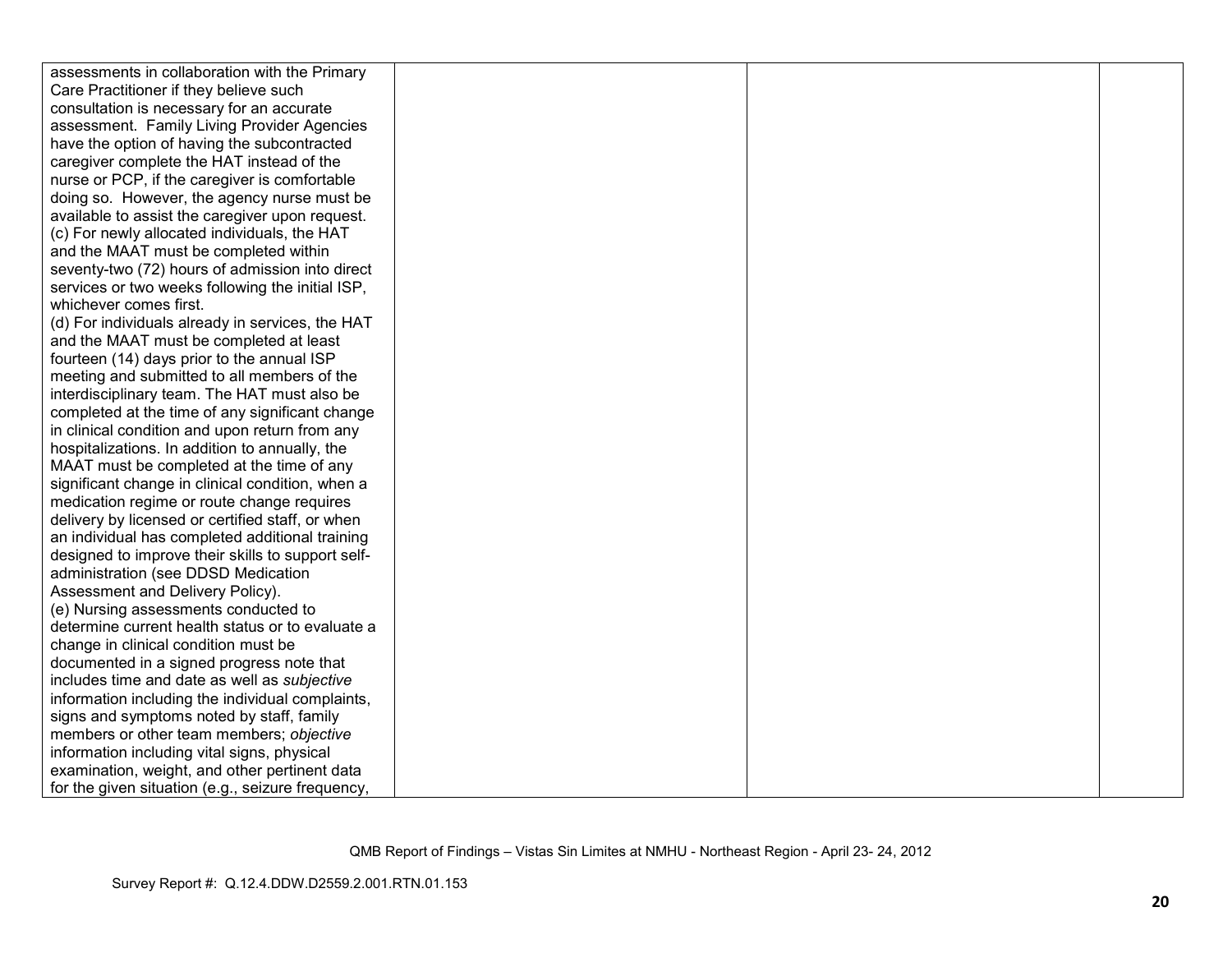| method in which temperature taken);              |  |  |
|--------------------------------------------------|--|--|
| assessment of the clinical status, and plan of   |  |  |
| action addressing relevant aspects of all active |  |  |
| health problems and follow up on any             |  |  |
| recommendations of medical consultants.          |  |  |
| (2) Health related plans                         |  |  |
| (a) For individuals with chronic conditions that |  |  |
| have the potential to exacerbate into a life-    |  |  |
| threatening situation, a medical crisis          |  |  |
| prevention and intervention plan must be         |  |  |
| written by the nurse or other appropriately      |  |  |
| designated healthcare professional.              |  |  |
| (b) Crisis prevention and intervention plans     |  |  |
| must be written in user-friendly language that   |  |  |
| is easily understood by those implementing       |  |  |
| the plan.                                        |  |  |
| (c) The nurse shall also document training       |  |  |
| regarding the crisis prevention and              |  |  |
| intervention plan delivered to agency staff and  |  |  |
| other team members, clearly indicating           |  |  |
| competency determination for each trainee.       |  |  |
| (d) If the individual receives services from     |  |  |
| separate agencies for community living and       |  |  |
| community inclusion services, nurses from        |  |  |
| each agency shall collaborate in the             |  |  |
| development of and training delivery for crisis  |  |  |
| prevention and intervention plans to assure      |  |  |
| maximum consistency across settings.             |  |  |
| (3) For all individuals with a HAT score of 4, 5 |  |  |
| or 6, the nurse shall develop a comprehensive    |  |  |
| healthcare plan that includes health related     |  |  |
| supports identified in the ISP (The healthcare   |  |  |
| plan is the equivalent of a nursing care plan;   |  |  |
| two separate documents are not required nor      |  |  |
| recommended):                                    |  |  |
| (a) Each healthcare plan must include a          |  |  |
| statement of the person's healthcare needs       |  |  |
| and list measurable goals to be achieved         |  |  |
| through implementation of the healthcare plan.   |  |  |
| Needs statements may be based upon               |  |  |
| supports needed for the individual to maintain   |  |  |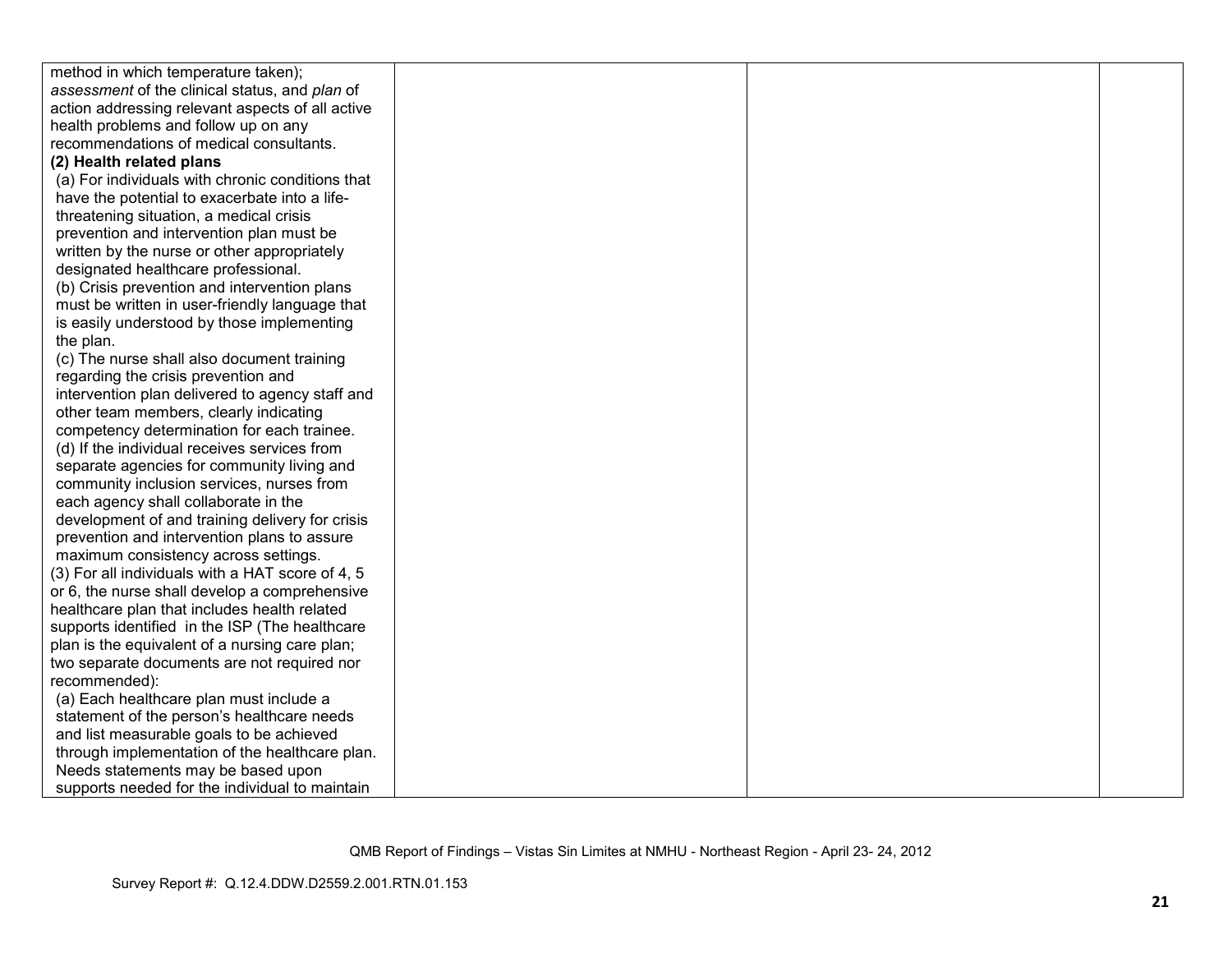| a current strength, ability or skill related to   |  |  |
|---------------------------------------------------|--|--|
| their health, prevention measures, and/or         |  |  |
| supports needed to remediate, minimize or         |  |  |
| manage an existing health condition.              |  |  |
| (b) Goals must be measurable and shall be         |  |  |
| revised when an individual has met the goal       |  |  |
| and has the potential to attain additional goals  |  |  |
| or no longer requires supports in order to        |  |  |
| maintain the goal.                                |  |  |
| (c) Approaches described in the plan shall be     |  |  |
| individualized to reflect the individual's unique |  |  |
| needs, provide guidance to the caregiver(s)       |  |  |
| and designed to support successful                |  |  |
| interactions. Some interventions may be           |  |  |
| carried out by staff, family members or other     |  |  |
| team members, and other interventions may         |  |  |
| be carried out directly by the nurse – persons    |  |  |
| responsible for each intervention shall be        |  |  |
| specified in the plan.                            |  |  |
| (d) Healthcare plans shall be written in          |  |  |
| language that will be easily understood by the    |  |  |
| person(s) identified as implementing the          |  |  |
| interventions.                                    |  |  |
| (e) The nurse shall also document training on     |  |  |
| the healthcare plan delivered to agency staff     |  |  |
| and other team members, clearly indicating        |  |  |
| competency determination for each trainee. If     |  |  |
| the individual receives services from separate    |  |  |
| agencies for community living and community       |  |  |
| inclusion services, nurses from each agency       |  |  |
| shall collaborate in the development of and       |  |  |
| training delivery for healthcare plans to assure  |  |  |
| maximum consistency across settings.              |  |  |
| (f) Healthcare plans must be updated to reflect   |  |  |
| relevant discharge orders whenever an             |  |  |
| individual returns to services following a        |  |  |
| hospitalization.                                  |  |  |
| (g) All crisis prevention and intervention plans  |  |  |
| and healthcare plans shall include the            |  |  |
| individual's name and date on each page and       |  |  |
| shall be signed by the author.                    |  |  |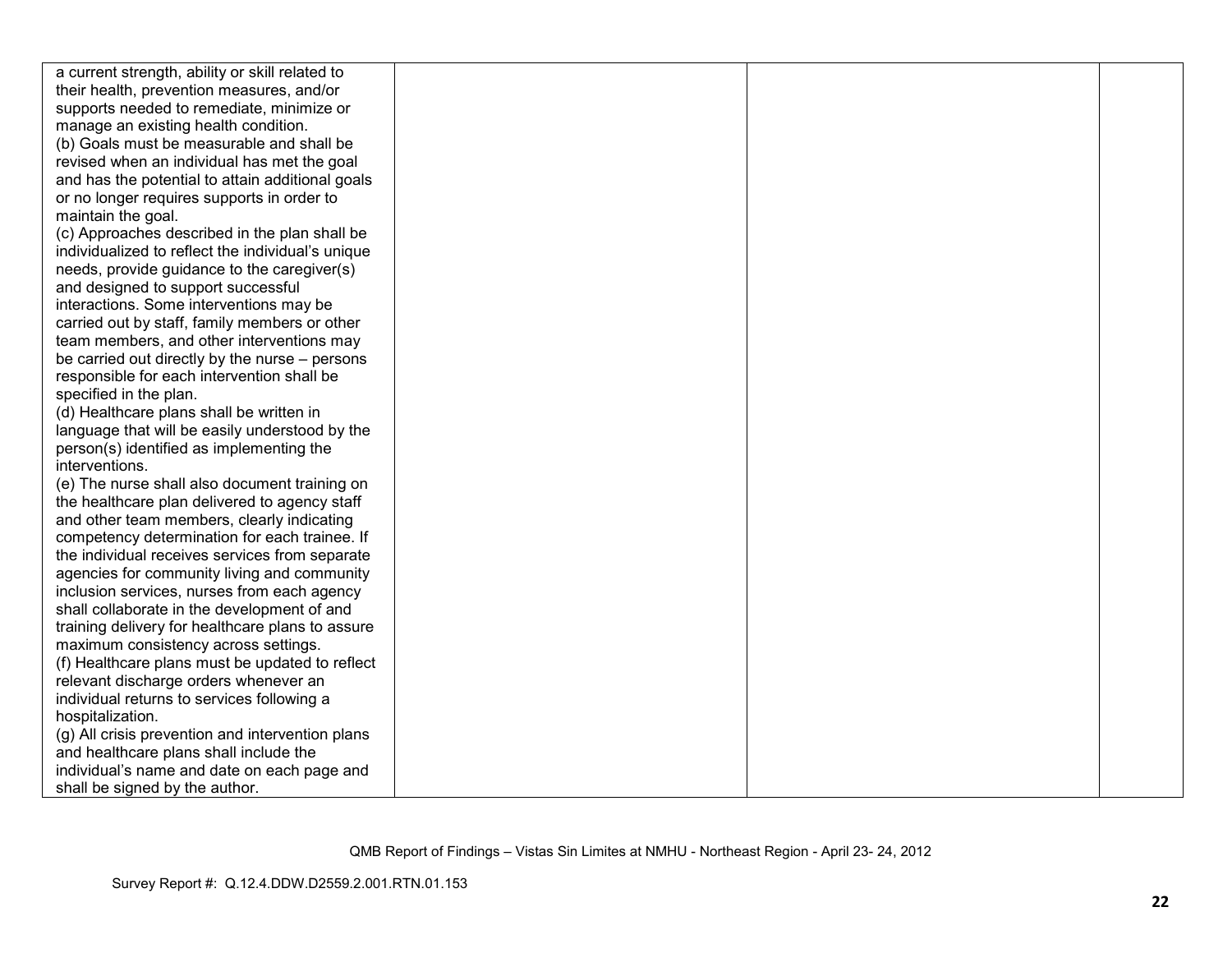| (h) Crisis prevention and intervention plans as   |  |  |
|---------------------------------------------------|--|--|
| well as healthcare plans shall be reviewed by     |  |  |
| the nurse at least quarterly, and updated as      |  |  |
| needed.                                           |  |  |
| (4) General Nursing Documentation                 |  |  |
| (a) The nurse shall complete legible and          |  |  |
| signed progress notes with date and time          |  |  |
| indicated that describe all interventions or      |  |  |
| interactions conducted with individuals served    |  |  |
| as well as all interactions with other healthcare |  |  |
| providers serving the individual. All             |  |  |
| interactions shall be documented whether they     |  |  |
| occur by phone or in person.                      |  |  |
| (b) For individuals with a HAT score of 4, 5 or   |  |  |
| 6, or who have identified health concerns in      |  |  |
| their ISP, the nurse shall provide the            |  |  |
| interdisciplinary team with a quarterly report    |  |  |
| that indicates current health status and          |  |  |
| progress to date on health related ISP desired    |  |  |
| outcomes and action plans as well as              |  |  |
| progress toward goals in the healthcare plan.     |  |  |
|                                                   |  |  |
| Developmental Disabilities (DD) Waiver            |  |  |
| Service Standards effective 4/1/2007              |  |  |
| <b>CHAPTER 5 IV. COMMUNITY INCLUSION</b>          |  |  |
| <b>SERVICES PROVIDER AGENCY</b>                   |  |  |
| <b>REQUIREMENTS</b>                               |  |  |
| <b>B. IDT Coordination</b>                        |  |  |
| (1) Community Inclusion Services Provider         |  |  |
| Agencies shall participate on the IDT as          |  |  |
| specified in the ISP Regulations (7.26.5)         |  |  |
| NMAC), and shall ensure direct support staff      |  |  |
| participation as needed to plan effectively for   |  |  |
| the individual; and                               |  |  |
|                                                   |  |  |
| (2) Coordinate with the IDT to ensure that        |  |  |
| each individual participating in Community        |  |  |
| Inclusion Services who has a score of 4, 5, or 6  |  |  |
| on the HAT has a Health Care Plan developed       |  |  |
| by a licensed nurse, and if applicable, a Crisis  |  |  |
| Prevention/Intervention Plan.                     |  |  |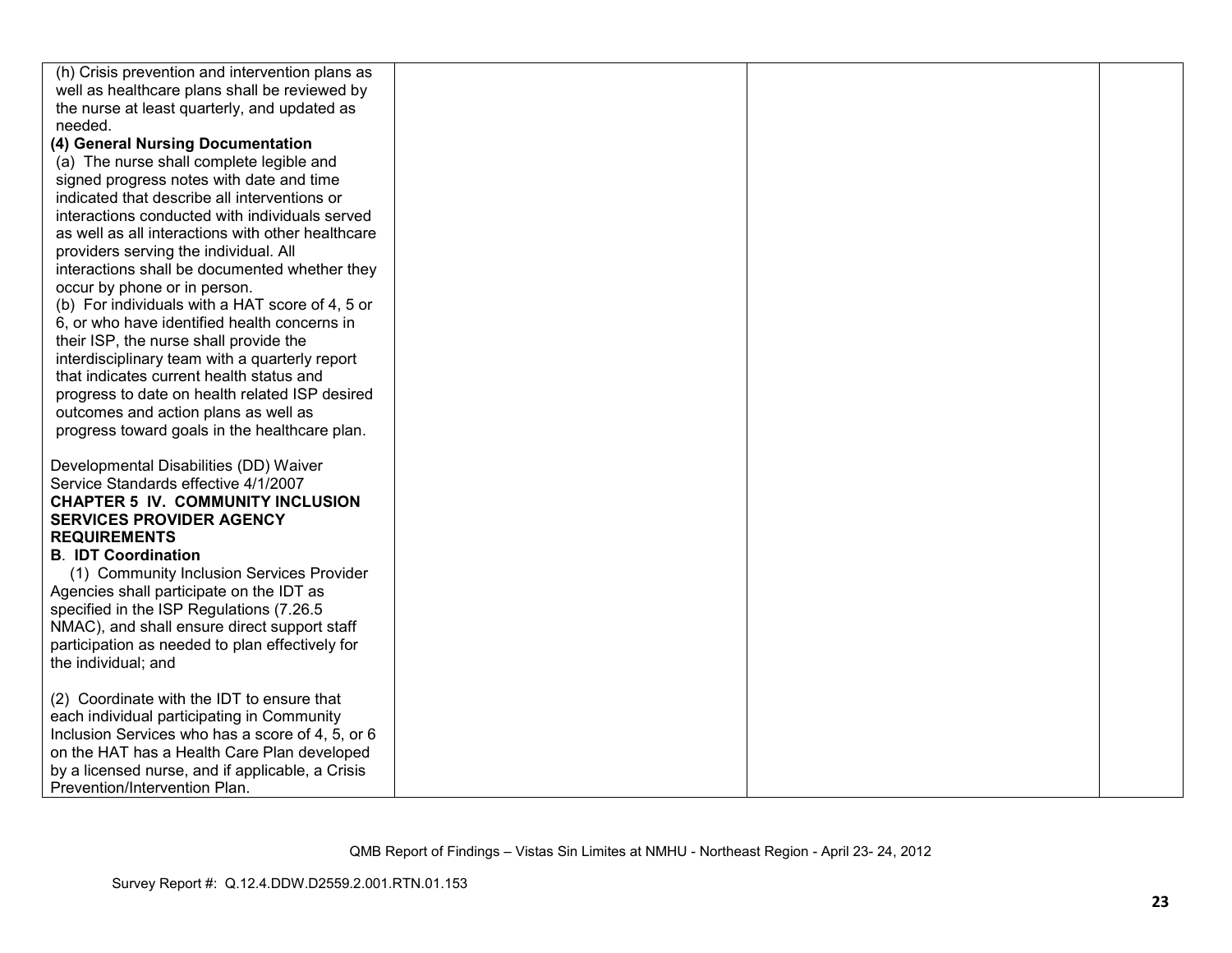| <b>Department of Health Developmental</b><br><b>Disabilities Supports Division Policy.</b><br><b>Medical Emergency Response Plan Policy</b><br>MERP-001 eff.8/1/2010                                                                                                                                                                                                                                                                                                                                                                                                                                                                                                                                                                                                                                                                                                                     |  |  |
|------------------------------------------------------------------------------------------------------------------------------------------------------------------------------------------------------------------------------------------------------------------------------------------------------------------------------------------------------------------------------------------------------------------------------------------------------------------------------------------------------------------------------------------------------------------------------------------------------------------------------------------------------------------------------------------------------------------------------------------------------------------------------------------------------------------------------------------------------------------------------------------|--|--|
| F. The MERP shall be written in clear, jargon<br>free language and include at a minimum the<br>1. A brief, simple description of the condition<br>2. A brief description of the most likely life<br>threatening complications that might occur and<br>what those complications may look like to an<br>measures that may prevent the life threatening<br>complication from occurring (e.g., avoiding<br>allergens that trigger an asthma attack or<br>making sure the person with diabetes has<br>snacks with them to avoid hypoglycemia).<br>4. Clear, jargon free, step-by-step instructions<br>regarding the actions to be taken by direct<br>support personnel (DSP) and/or others to<br>intervene in the emergency, including criteria<br>5. Emergency contacts with phone numbers.<br>6. Reference to whether the individual has<br>advance directives or not, and if so, where the |  |  |
|                                                                                                                                                                                                                                                                                                                                                                                                                                                                                                                                                                                                                                                                                                                                                                                                                                                                                          |  |  |